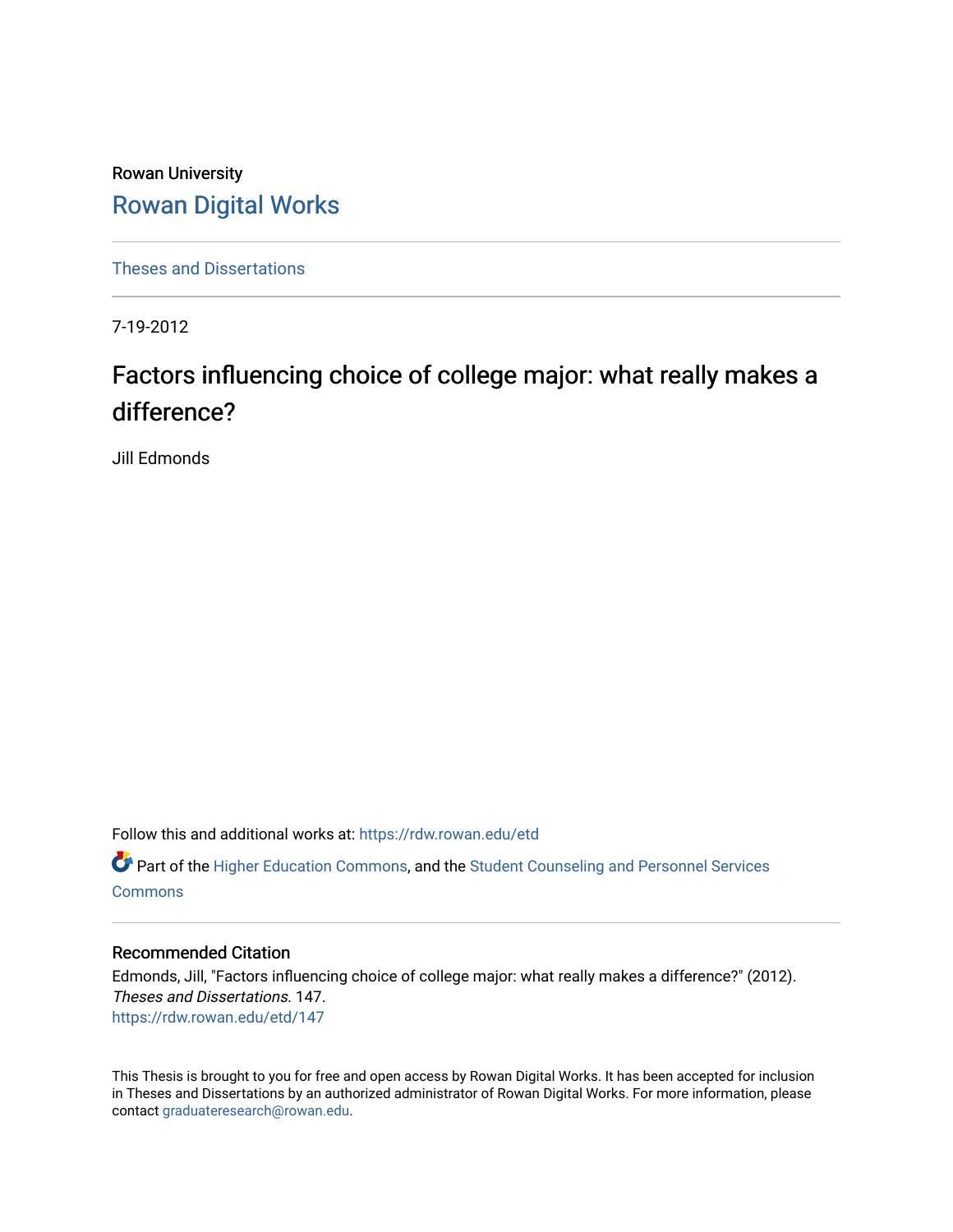# **FACTORS INFLUENCING CHOICE OF COLLEGE MAJOR: WHAT REALLY MAKES A DIFFERENCE?**

by Jill Edmonds

A Thesis

Submitted to the Department of Psychology College of Liberal Arts and Sciences In partial fulfillment of the requirement For the degree of Master of Arts in School Psychology at Rowan University May 1, 2012

Thesis Chair: Roberta Dihoff, Ph.D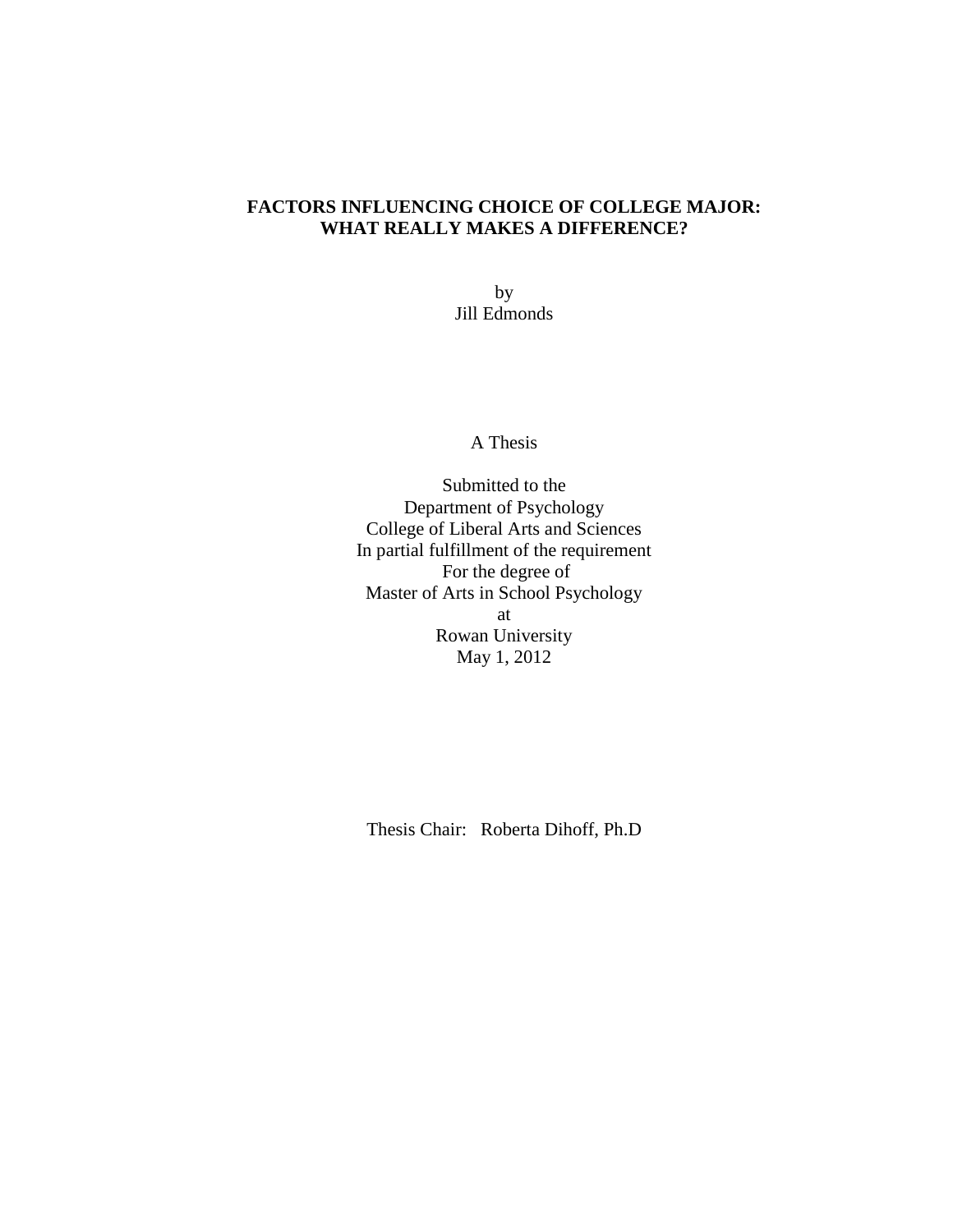# © 2012 Jill Edmonds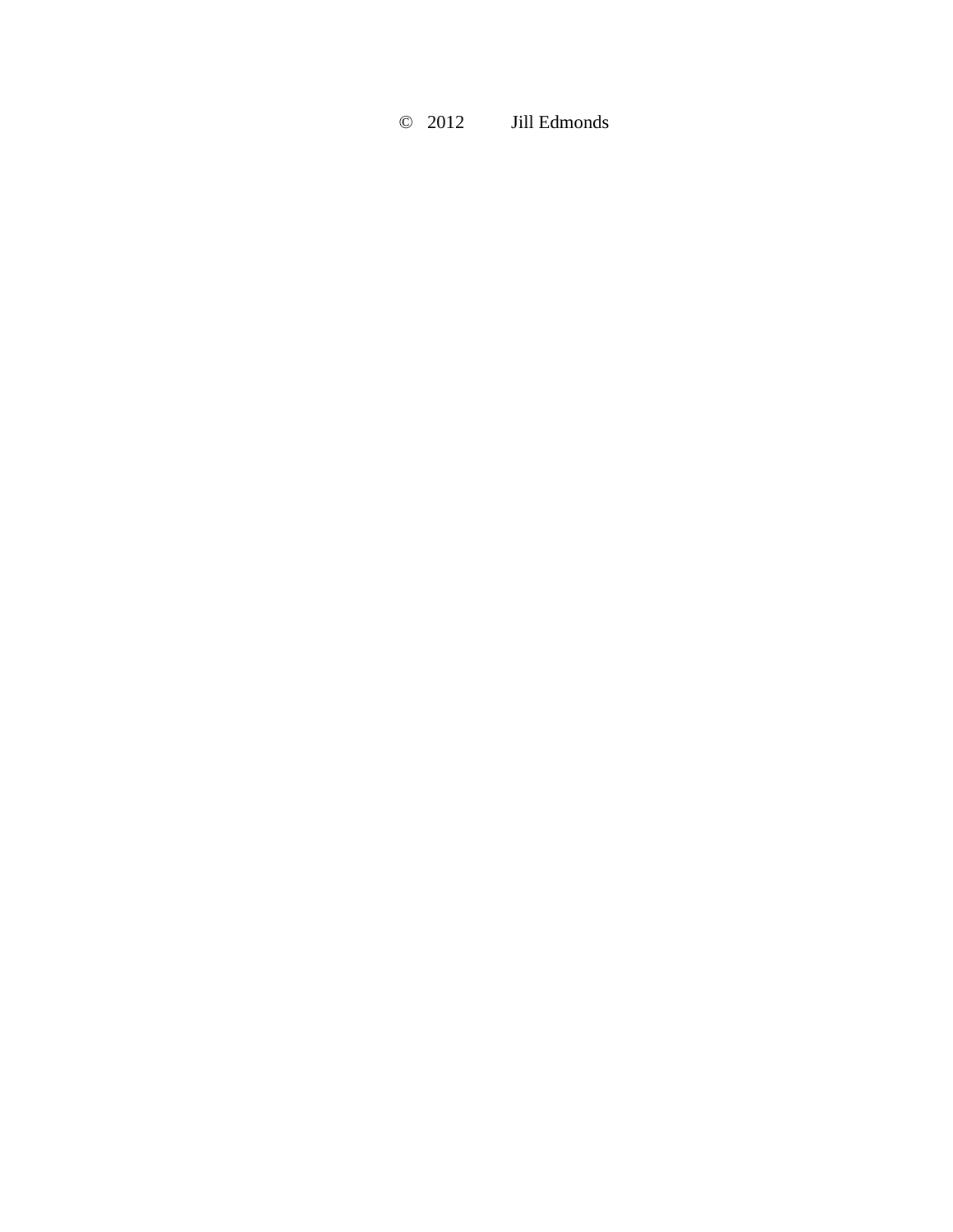# **Dedication**

*I would like to dedicate my thesis to my family and friends, especially to my fiancé Manning for supporting me throughout the process.*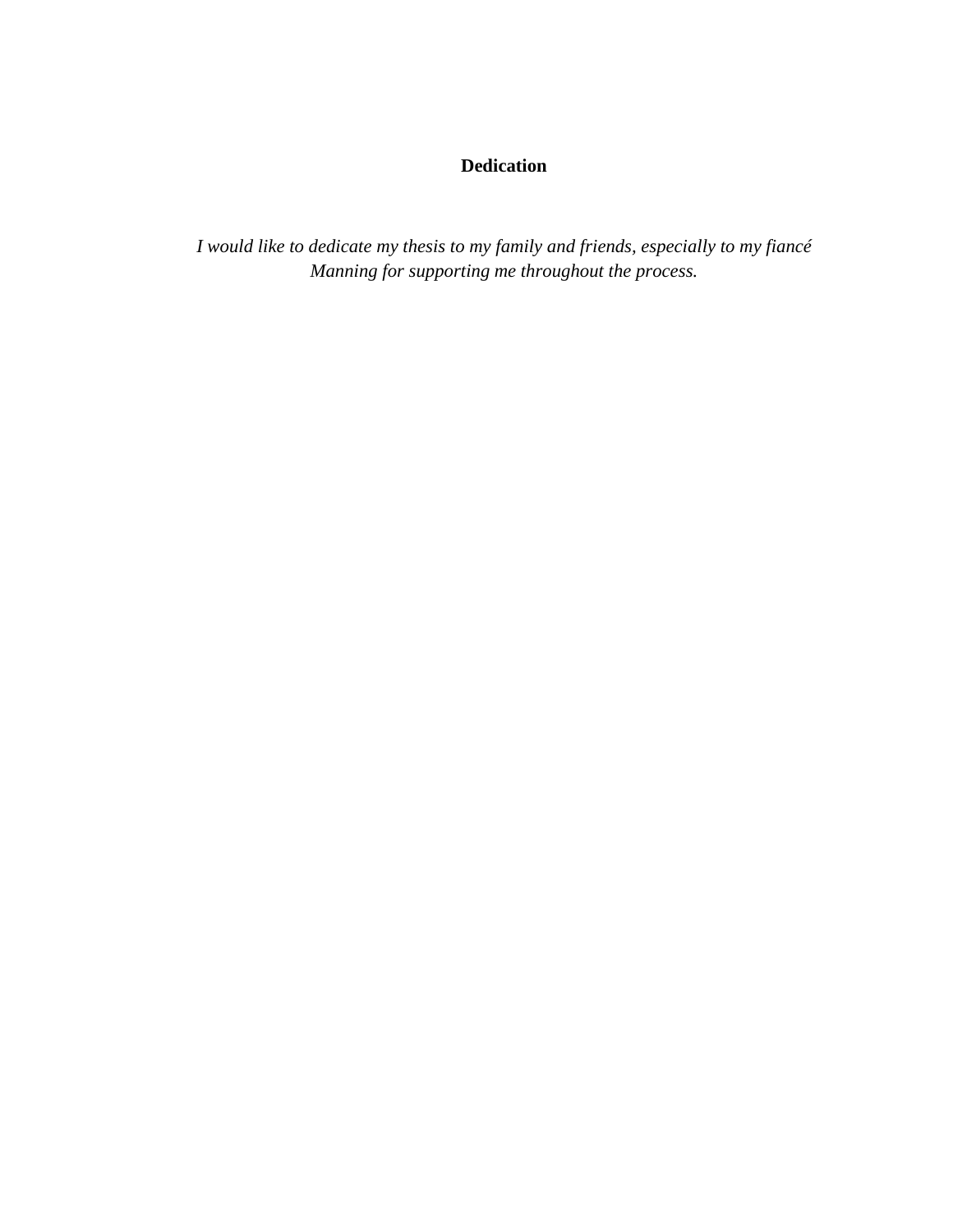# **Acknowledgments**

I would like to express my appreciation to Dr. Roberta Dihoff and Dr. Terri Allen for their support and guidance throughout this research.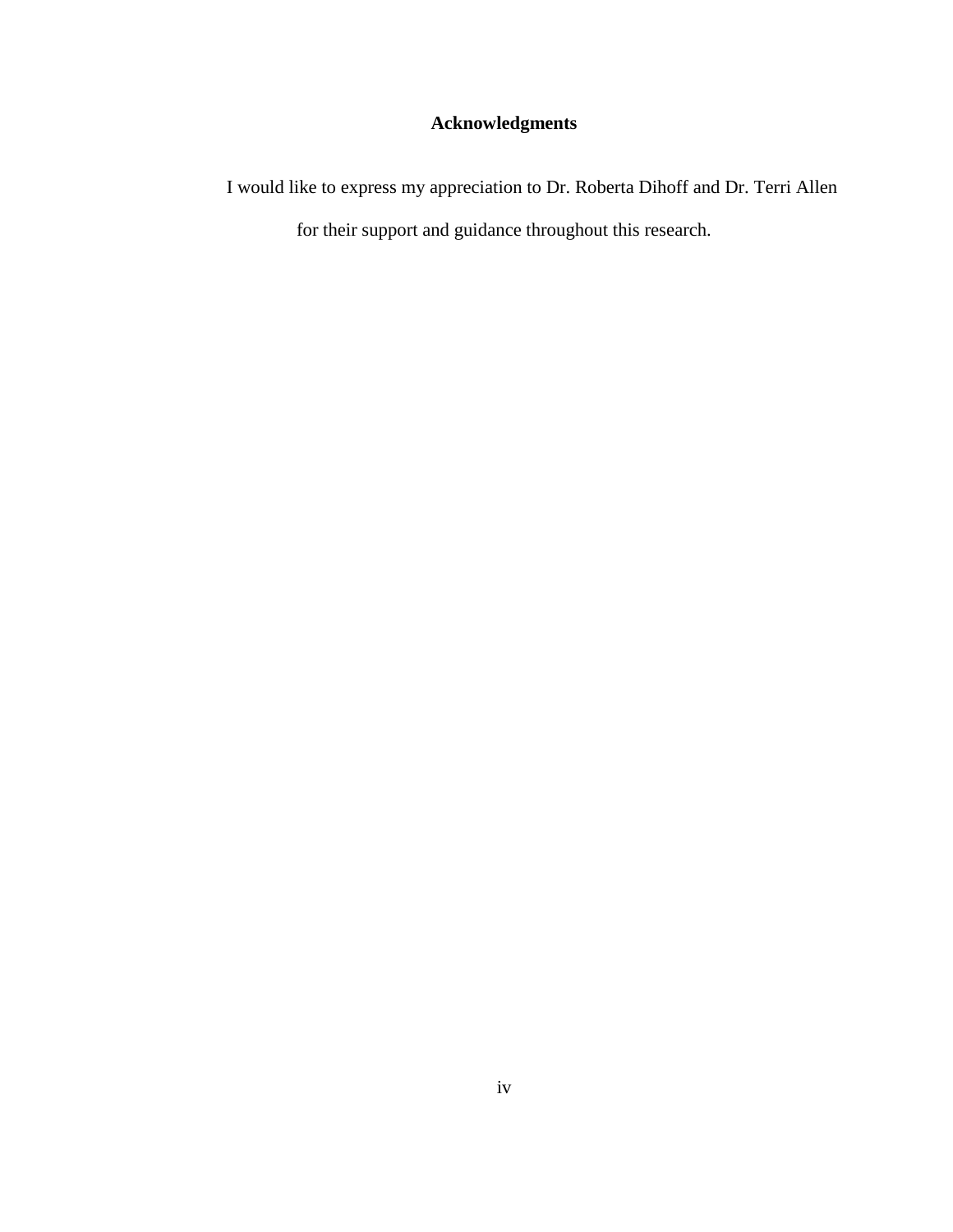#### **Abstract**

# Jill Edmonds FACTORS INFLUENCING CHOICE OF COLLEGE MAJOR: WHAT REALLY MAKES A DIFFERENCE? 2011/12 Roberta Dihoff, Ph.D. Master of Arts in School Psychology

The purpose of this study was to identify factors that are most influential to students when deciding their academic major. During the Spring 2012 semester students from the Rowan University subject pool and other classes  $(n = 60)$  participated in an online survey. Using a Likert scale, from 1 being extremely influential to 4 being not at all influential, participants were asked to rank a list of factors that may have influenced their decision of college major. All factors were then grouped into three subtypes of influences (practical, interpersonal, and personal) to determine where the greatest influence on students today stems from. Analysis of the data rejected the researcher's hypothesis that practical influences outweigh personal and interpersonal influences in the current economic conditions. The data yielded non significant results as there was almost no difference between the three subtypes on how they influence students. This finding was contrary to previous literature stating that the factors of each student's personal beliefs were the most influential on their decision making. Additional research is needed with a larger sample in order to apply results generally across populations, or retest the hypothesis of this research.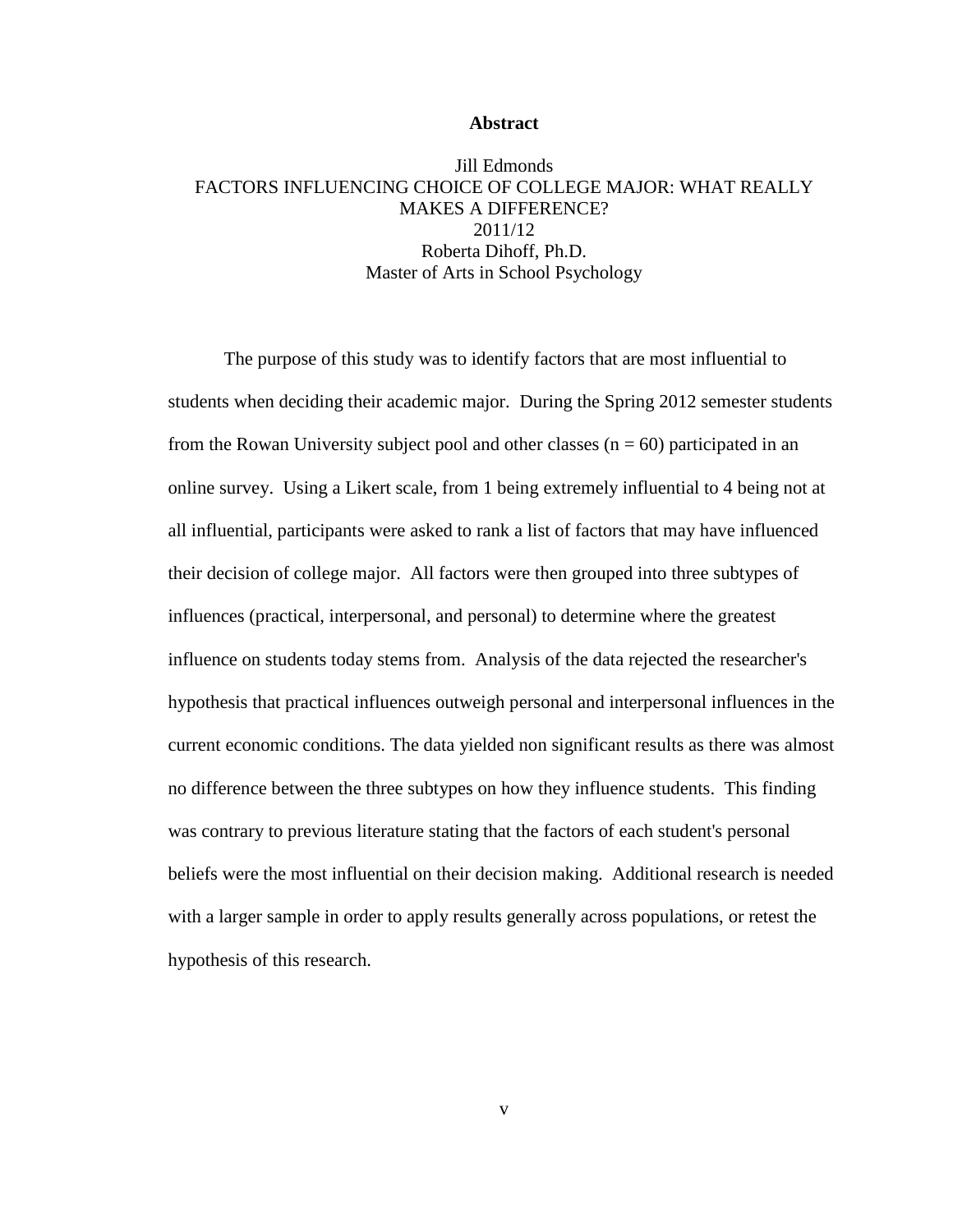# **Table of Contents**

| Abstract                            | $\mathbf{V}$   |
|-------------------------------------|----------------|
| List of Figures                     | vii            |
| Chapter 1: Introduction             | $\mathbf{1}$   |
| 1.2 Purpose                         | $\mathbf{1}$   |
| 1.3 Hypothesis                      | $\overline{2}$ |
| 1.4 Assumptions and Limitations     | $\mathbf{2}$   |
| 1.5 Summary                         | 3              |
| <b>Chapter 2: Literature Review</b> | $\overline{4}$ |
| Chapter 3: Methods                  | 20             |
| 3.1 Participants                    | 20             |
| 3.2 Materials                       | 20             |
| 3.3 Design                          | 21             |
| 3.4 Procedure                       | 21             |
| <b>Chapter 4: Results</b>           | 23             |
| Chapter 5: Discussion               | 26             |
| 5.2 Limitations                     | 26             |
| 5.3 Future Directions               | 28             |
| List of References                  | 29             |
| Appendix A Survey                   | 31             |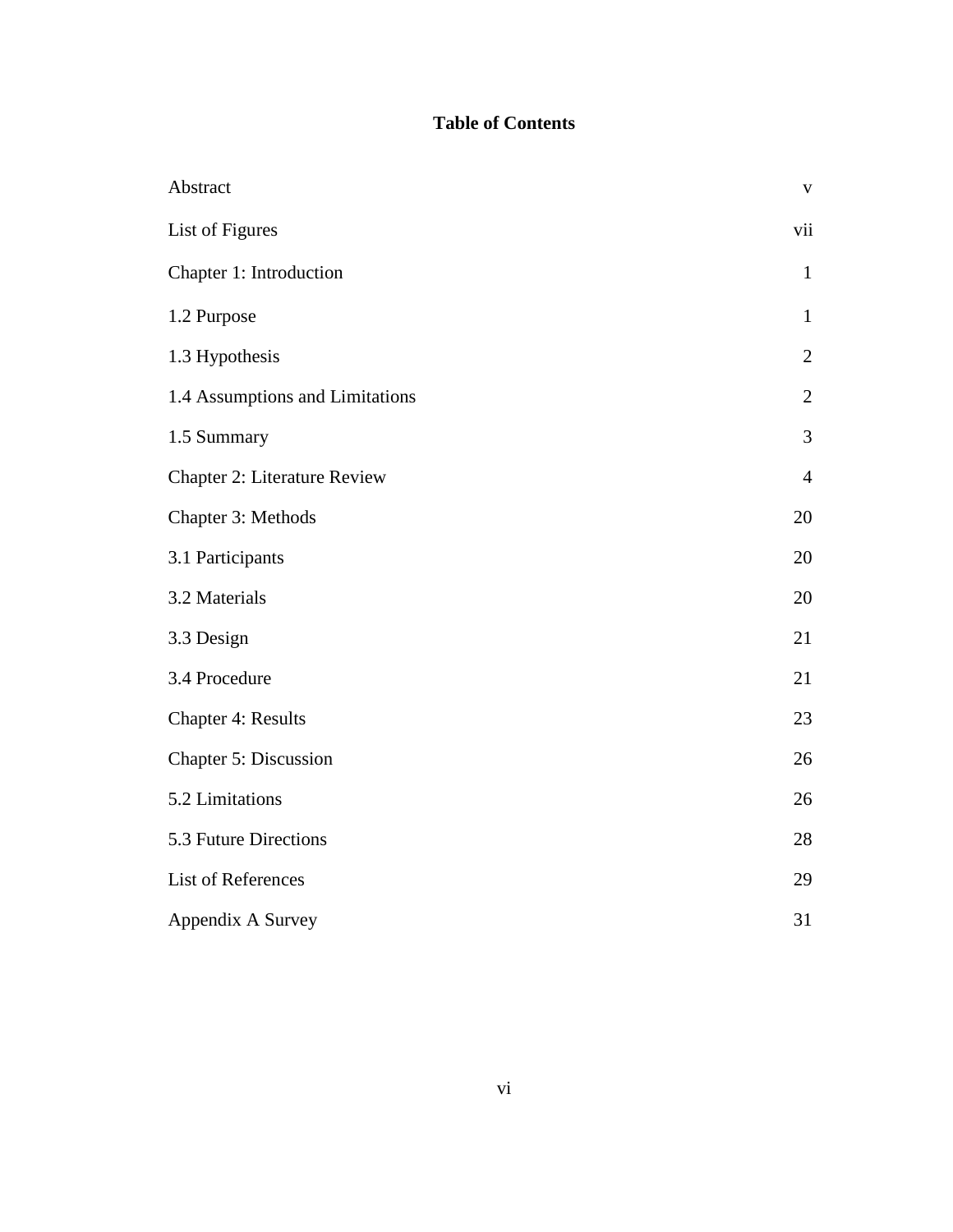# **List of Figures**

| Figure     | Page                     |
|------------|--------------------------|
| Figure 4.1 | Influences 23            |
| Figure 4.2 | Influences by College 24 |
| Figure 4.3 | Influences by Gender 25  |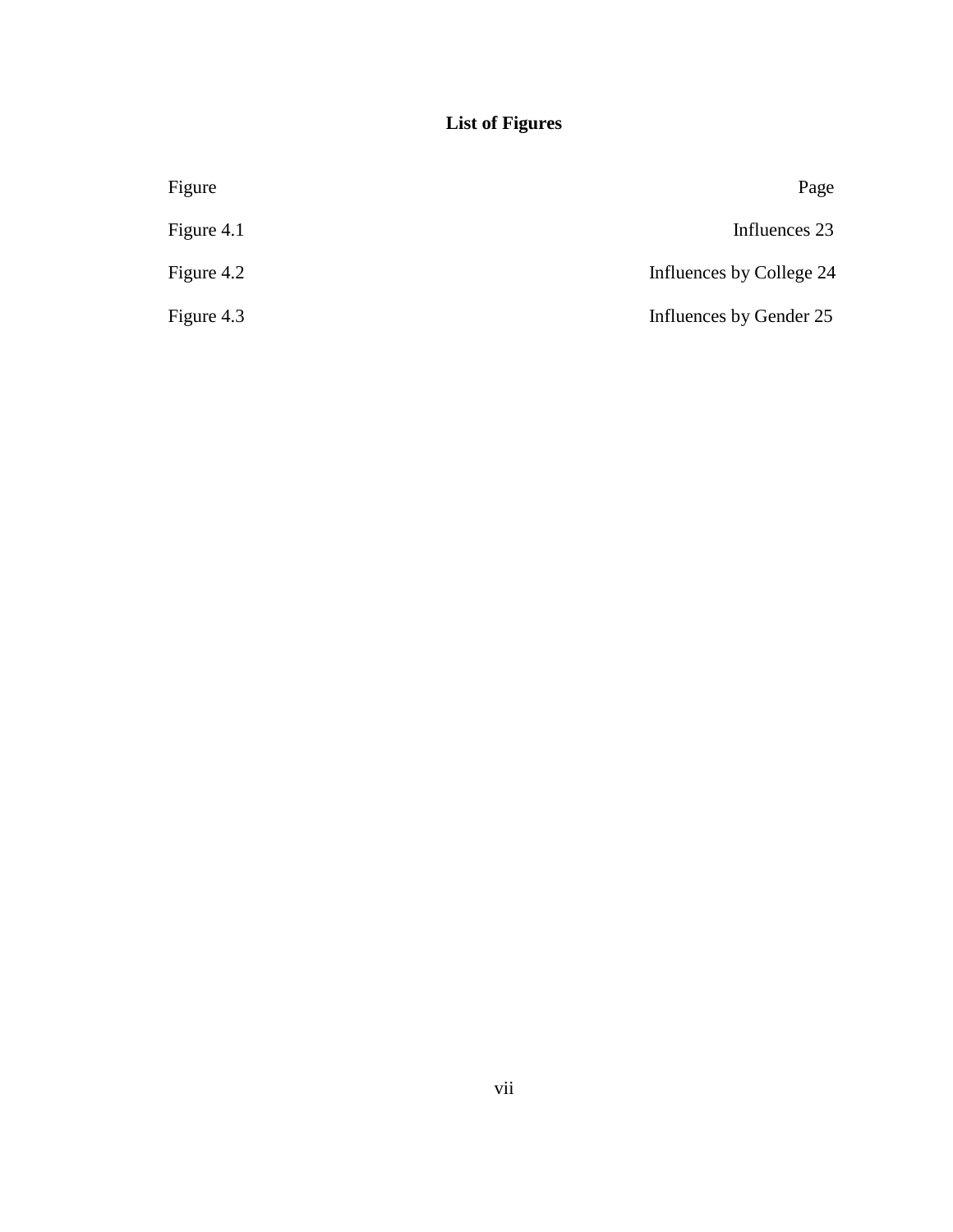## **Chapter 1**

## **Introduction**

For most students graduating high school, the prospect of entering college is seen as a new and exciting experience. It's the first time they are away from home, living away from their parents. It's an opportunity to meet new people and make new friends. It is leaving the comforts of high school behind for a whole new world. For some students however, the process can be extremely stressful and overwhelming. There are so many things to consider. One of course, is which college to attend. Do you choose a public or private school, is cost taken into consideration, what about your parents, is it where they want you to go? Even more important than where you go sometimes, is what you are going to study. The process of choosing a college major can be very convoluted. It is a cause of great anxiety, because for most it will likely be one of the most important life decisions they make. This study looked at the factors that influence college students' choice of major and aimed to identify the most influential.

## **1.2 Purpose**

The purpose of this study was to better understand the different factors that influence students when choosing a college major. Additionally by identifying what most influenced students, the findings of this paper can aide colleges in marketing their programs to students more effectively. Understanding the complexities of what students consider when they make their choice can help guide colleges to finding good fits for their academic community.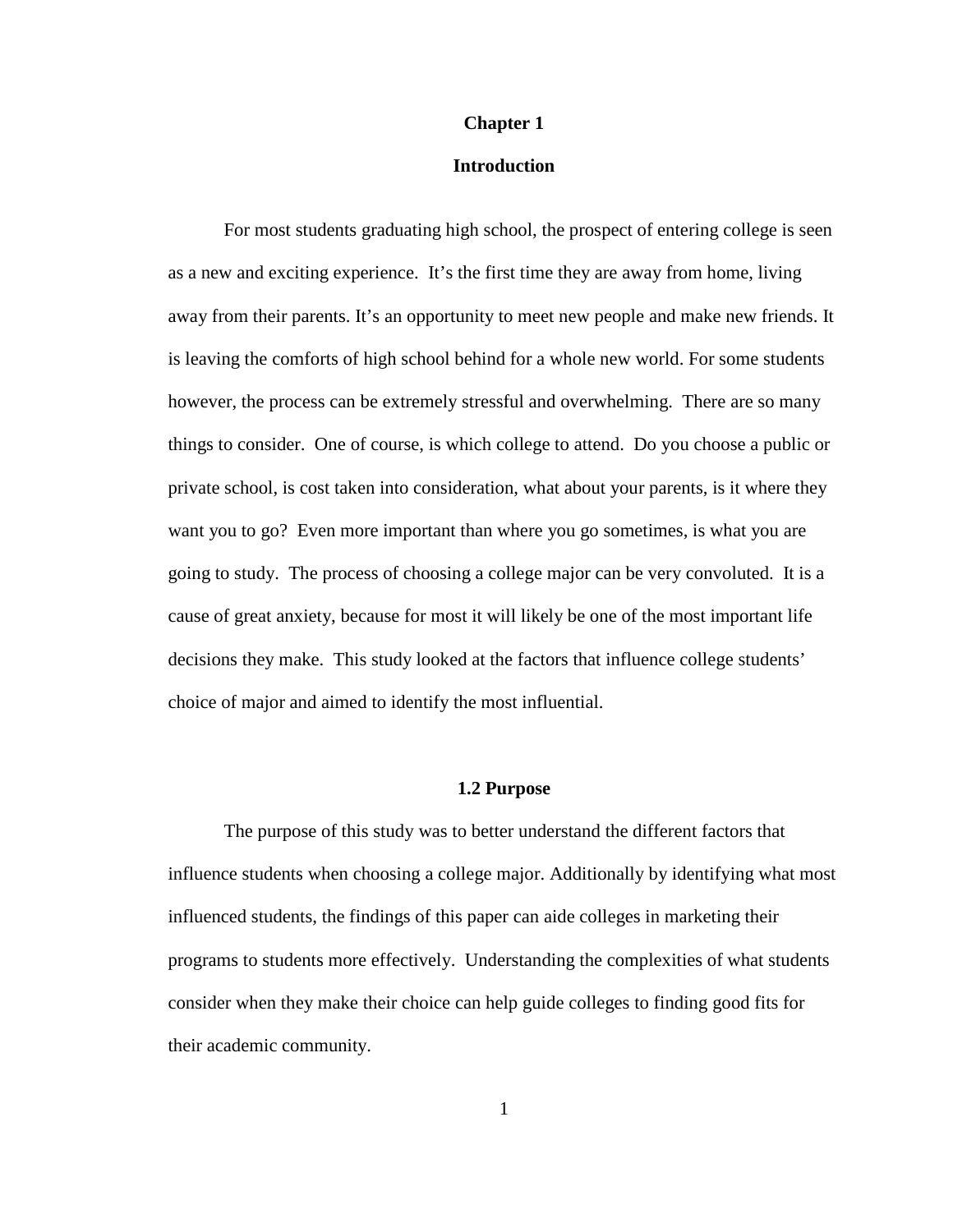#### **1.3 Hypothesis**

A virtual CEO, as cited by Dietz, 2010 said, "Don't let a career drive you, let passion drive your life". But in today's day and age of economic uncertainty how realistic is it to follow, how many students entering college choose their major based on this philosophy. The hypothesis of this study was that there are various influential factors that are taken into account when students choose a college major, and the aim was to identify the most influential. Moreover there are three main categories these influences fall under, personal, interpersonal relationships, and practical. Aspects of the decision may include if the school they will be attending offers the program they are interested in, what type of career opportunities will be available after graduation, family influence, inspiration of a teacher/mentor, career counseling services, interest in the subject matter and more. Thus more specifically the hypothesis of this study was that while traditionally factors under the personal category was the most influential, that with the current economic status practical reasons were in fact more influential to students when deciding their major.

#### **1.4 Assumptions and Limitations**

A potential limitation of the study was the use of the Rowan subject poor which would limit the sample size. Additionally since the sample includes students enrolled in an Intro to Psychology, there is a higher chance that students in that class are psychology majors, so that would limit diversity and variety of subjects.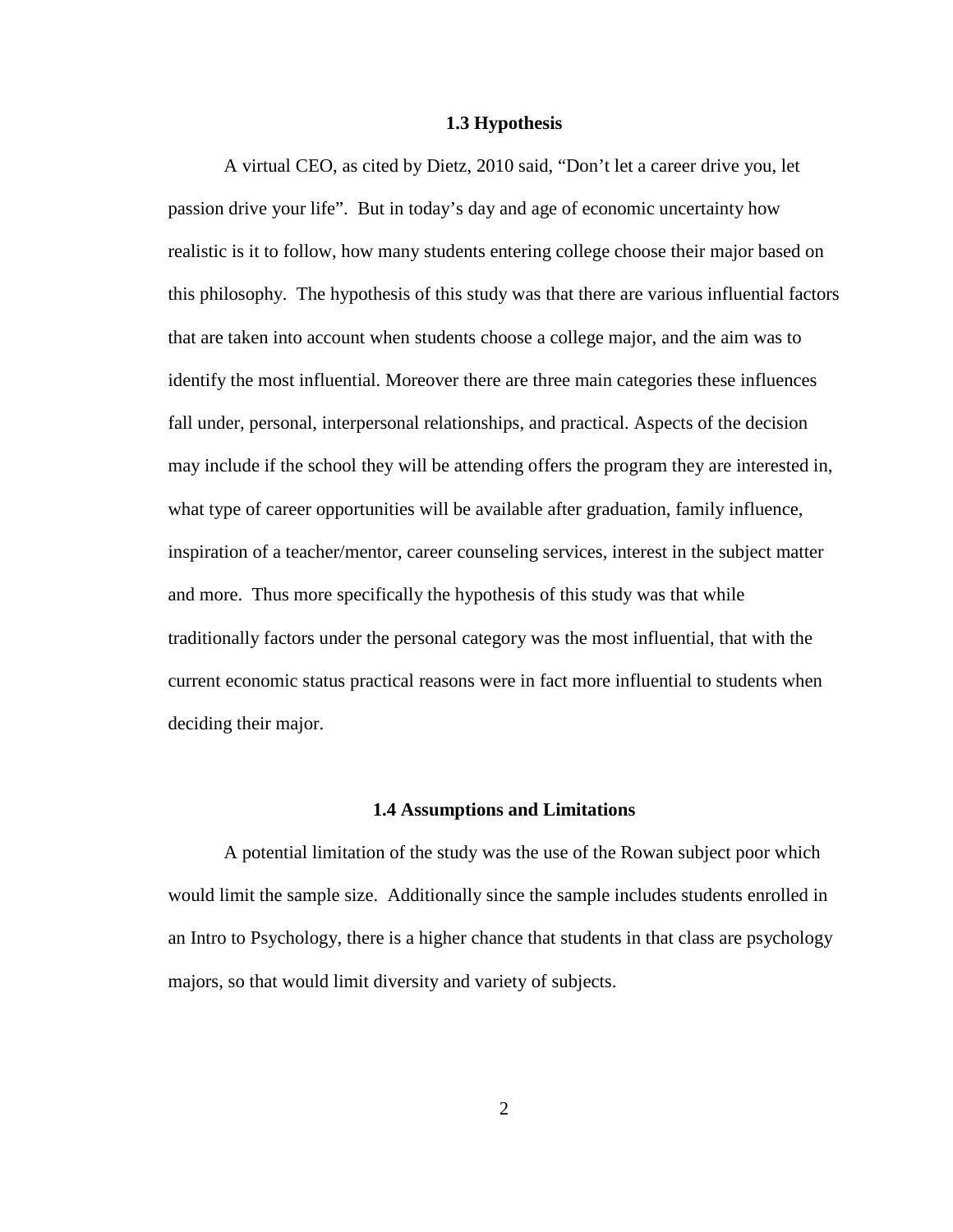# **1.5 Summary**

The following chapters provide a detailed review of the information that is currently available regarding decision making and the factors that influence choice of college major. The procedures and the methodology that were used will be outlined and explained in subsequent sections.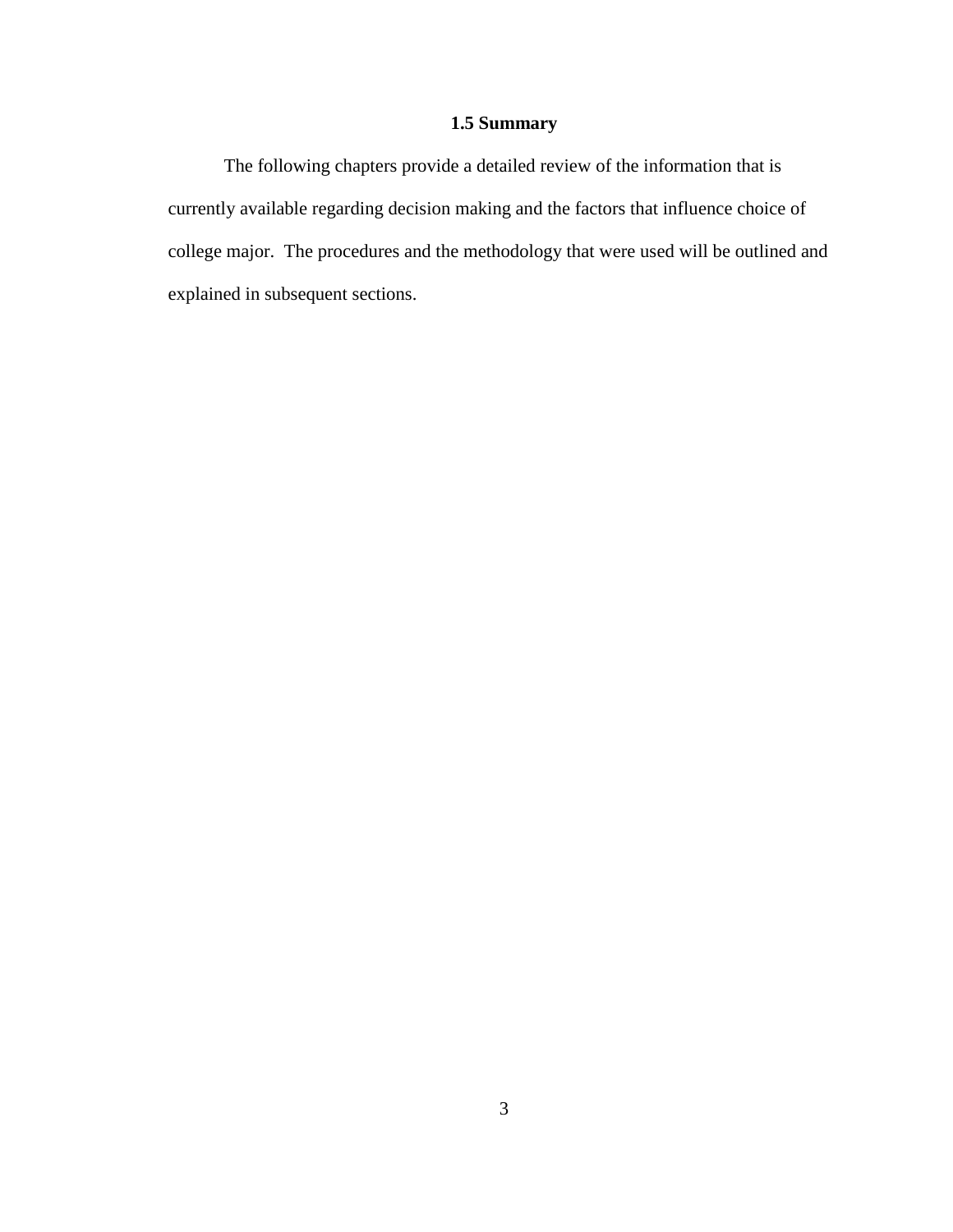## **Chapter 2**

## **Literature Review**

"There is perhaps, no college decision that is more thought-provoking, gut wrenching and rest-of-your life oriented-or disoriented-than the choice of a major." (St. John, 2000, p. 22)

Choosing a college major is arguably one of the most important life decisions an individual can make. The purpose of the current study was to identify the most influential factors involved in that decision. A review of the literature not only identified the influential factors in deciding on an academic field of study, but also addressed how individuals make decisions in general, especially those involving career.

#### **Decision Making**

Some theories view career decision making as a systematic approach in which one weighs the cost to benefit ratio of their choice compared to all alternative choices. It is viewed strictly as an objective and logical process (Murtagh, Lopes, & Lyons, 2011). More recent research however found that some individuals use a "other-than-rational" approach to deciding a career. Murtagh, Lopes, & Lyons (2011) posit that people do not use only rational measures when deciding on a career, rather emotion, intuition, and cognition work together to form the best process for decision making (Murtagh, Lopes, & Lyons, 2011). The investigators used and IPA study to determine what lead to people making a career change. Analysis of their data they determined that for most participants the change was unplanned, and that exposure to new topic opened up their eyes to different opportunities and eventually led to a new career direction. Murtagh, Lopes,  $\&$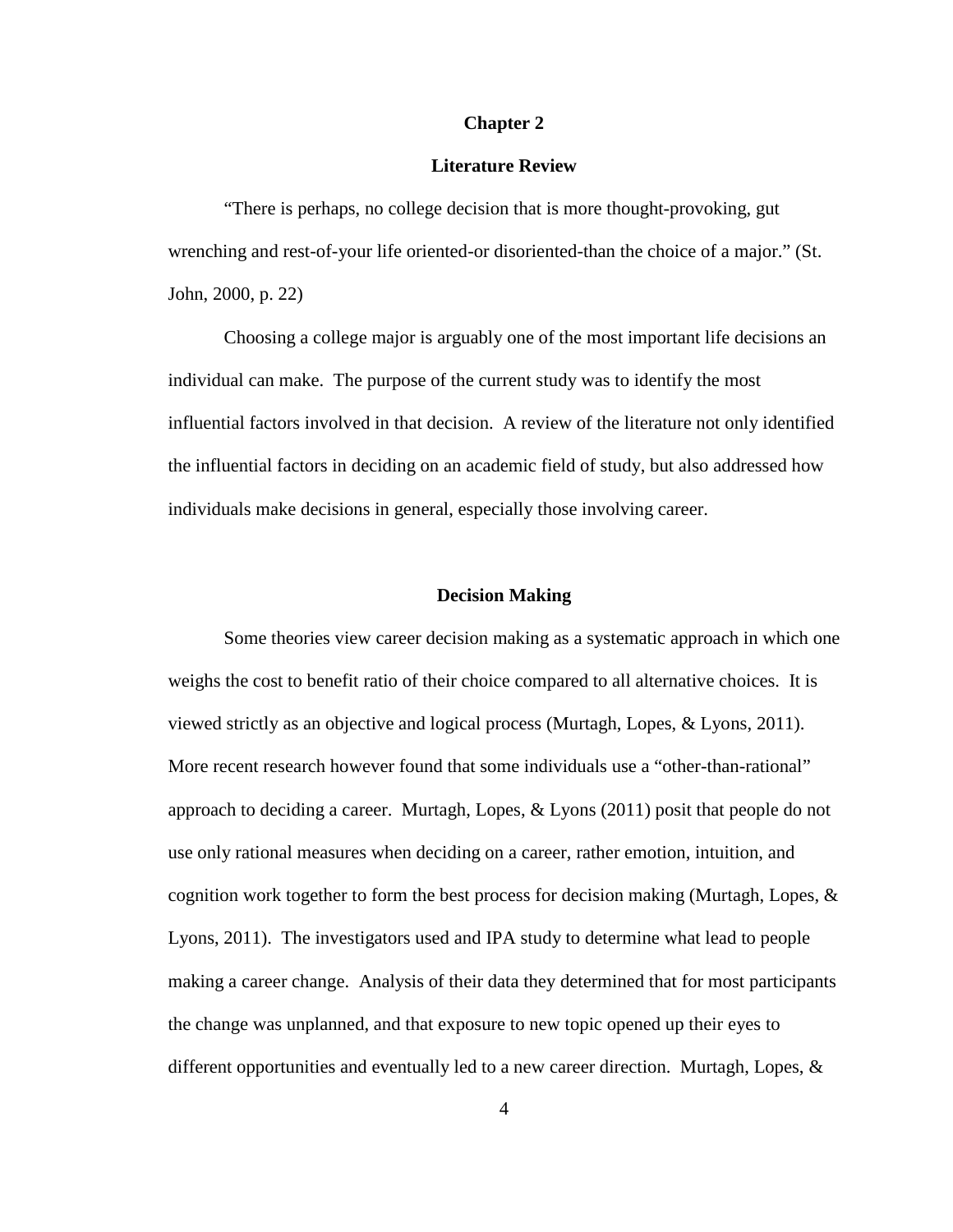Lyons (2011), however were limited by their narrow sample of eight exclusively female participants. While their study was taken from the point of women who were in one career and decided to change to another, the current study, conversely, intended to find data that was more generalized to people who are making an initial career decision like that of choosing an academic major. One particular finding that may be more widely generalized was their finding that many factors contribute to determining career, including environment, economy and self-perception (Murtagh, Lopes, & Lyons, 2011).

As Falk, Dunn, and Norenzayan (2010) uncovered, decision making is directly linked to expected enjoyment. People are typically motivated to make decisions based on perceived happiness in the outcome. In their study students were given course descriptions of classes and asked which ones they were more likely to take. Students were asked to give their perception on how enjoyable each course would be versus how useful each course would be and students noted they were more likely to take a course based on the expected enjoyment rather than usefulness. Courses that ranked highly however, were those that students perceived as both enjoyable and useful (Falk, Dunn, & Norenzayan, 2010). Falk and colleagues' study reinforced the notion that emotion and rationality combined affect decision making. Though their research was used to determine differences between cultures that are individualistic and collectivist, the idea that we as humans base our decisions on our feelings of expected outcome and future events holds true to all.

As individuals progress through college, the search for employment becomes increasingly important. Gati, Givon  $\&$  Osipow (1995) studied the aspects and preference level that individuals consider when selecting a career. Aspects refer to the different

5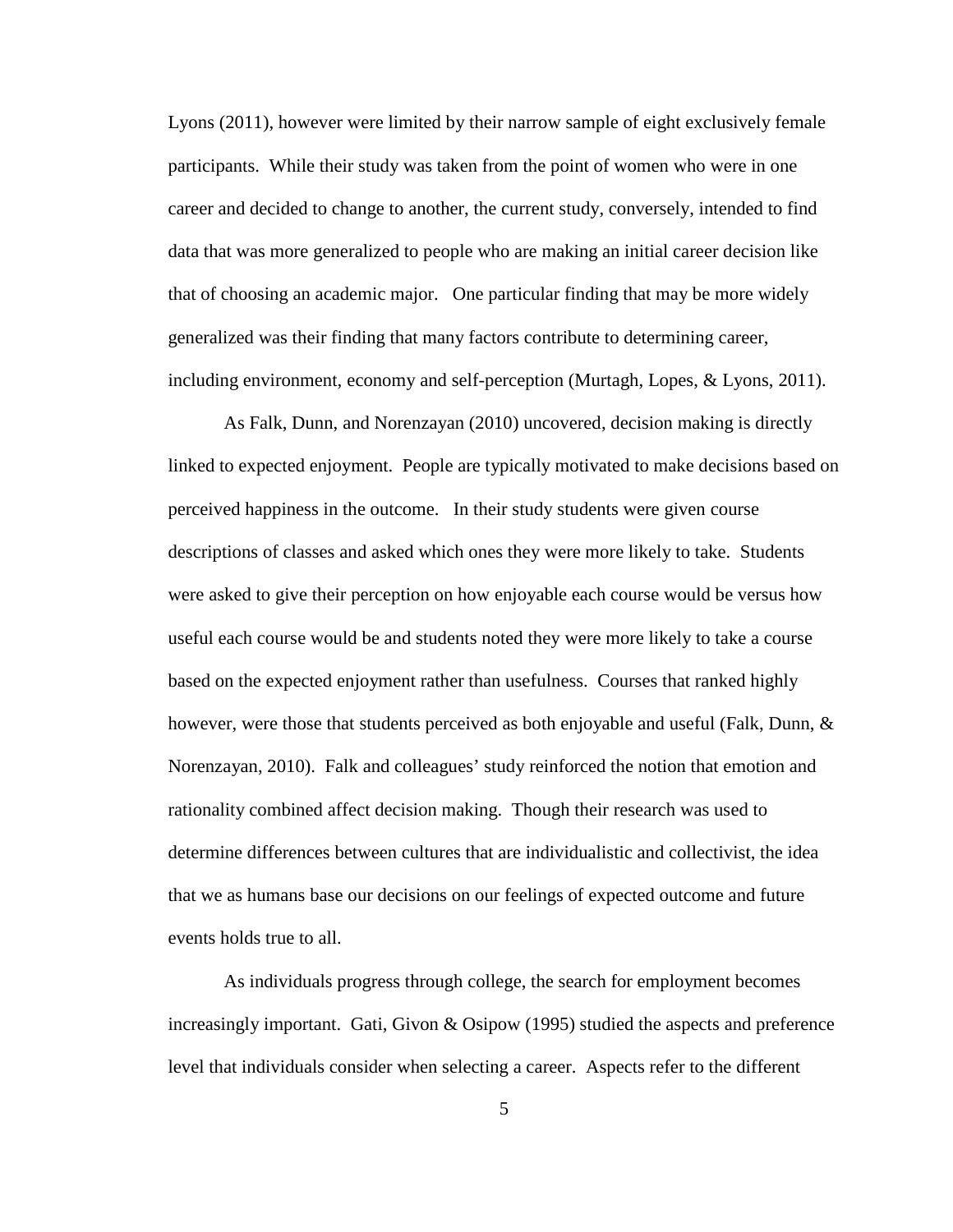factors, and preference is viewed as how high a level of importance the individual placed on particular aspects. Through analyses based on monitored dialogues between their 1252 female and 751 male participants and a computer assisted career decision making system, they found out the following. Both men and women found it extremely important in choosing a career to have interest in the field, variety, opportunity for professional advancement and higher income levels (Gati, Givon & Osipow, 1995).

Understanding what factors are used to decide a career is comparable to what is used to decide and academic major as well. Since choosing an academic major is usually the first step in setting an individual on a career path, the process of deciding needs to be investigated directly. Most students choose a major when they choose an institution, it may seem to some that this is too early to make an informed decision about what to study over the course of one's college career, but it is indicative of the process most institutions follow. Certain factors that may hold different weight are the reputation of the college, location, cost, and student socioeconomic status (Yazici & Yazici, 2010R). Additionally interest in the subject, potential job opportunities, and influence from parents and teachers has also been found as influential factors (Malgwi, Howe, & Burnaby, 2005). In a study of 449 undergraduate students in Turkey showed that the student themselves was the most influential person in their choice of major. That was followed closely by parents and other family members, then school teachers and lastly friends. Other factors affecting their choice of college major students ranked interest in the subject first followed by guaranteed employment, expected earnings in the field, and prestigious career as the highest (Yazici & Yazici, 2010). The results of this study may be limited by the sample since students were from Turkey. In Turkey, career choice is extremely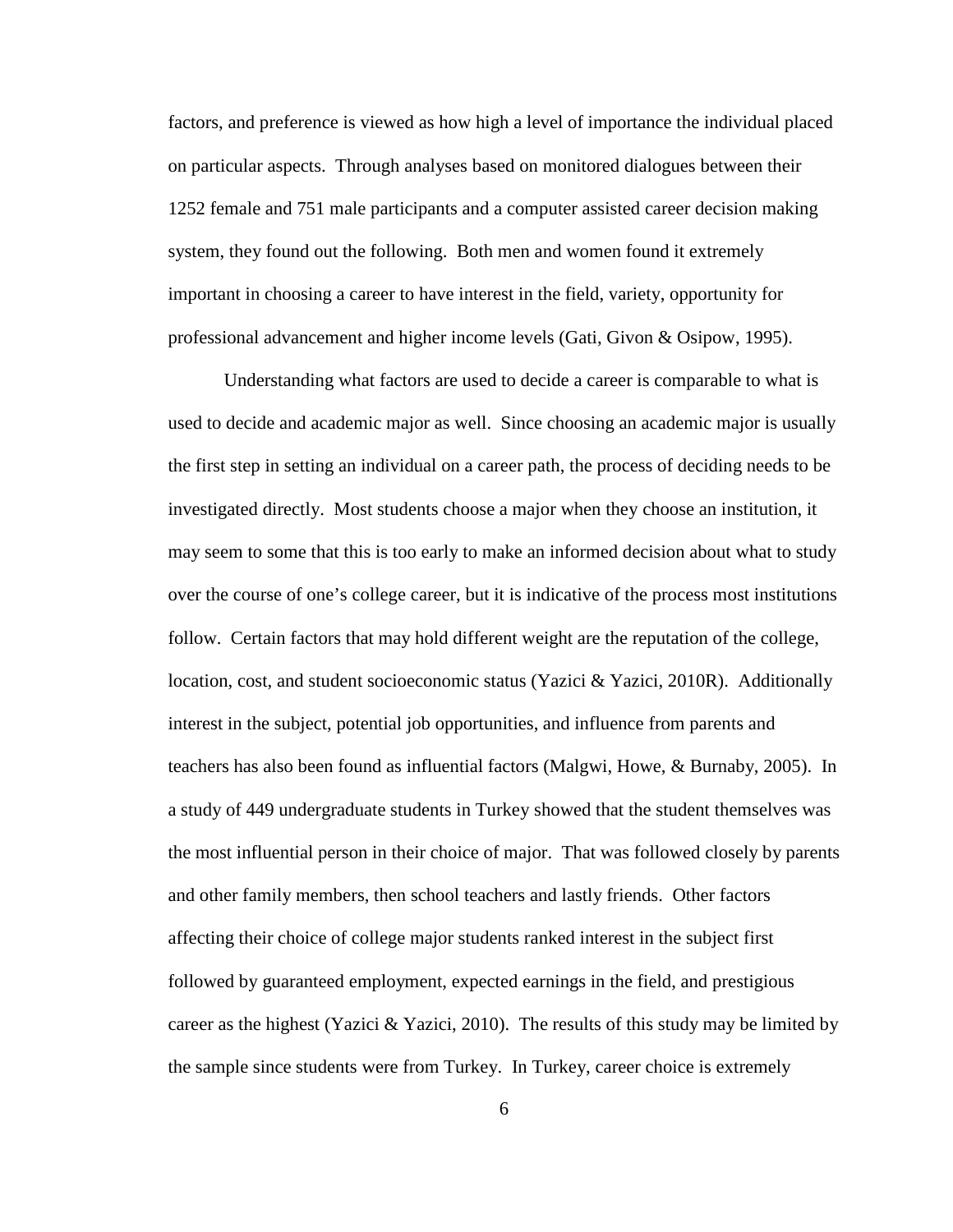important because it is directly tied to social mobility after graduation and since students are restricted from changing major during college, their initial choice holds more weight in their future than it does for students in the United States. Nonetheless these findings were further supported by Beggs, Bantham, & Taylor (2008) which separated the influences affecting college major choice into six factor categories. The first and most influential category according to their study was match with interests, followed by major attributes, then job characteristics, then financial success, psycho/social benefits, and lastly information search (Beggs, Bantham, & Taylor, 2008). The factors identified by previous research are those in which the current study used to expand upon the influences affecting college major choice. For the purposes of this study, factors were broken down into only three categories: practical reasons, interpersonal relationships, and personal reasons.

## **Personal**

The major chosen at the start of one's college career decides more than just the coursework involved, it decides where students will spend most of their college careers. It determines who they will have classes with, what faculty they will interact with, and which of their interests and opinions will be developed throughout their time there (Porter & Umbach, 2006). Current research explores the choice of college major through and individual perspective such as experiences, environment, and competencies (Ma, 2009). Porter and Umbach (2006) posit the "Person-Environment Fit" which suggests that students will have the most successful outcomes if they choose a major that aligns with their own personality, interests, beliefs, and even political views. The alignment of these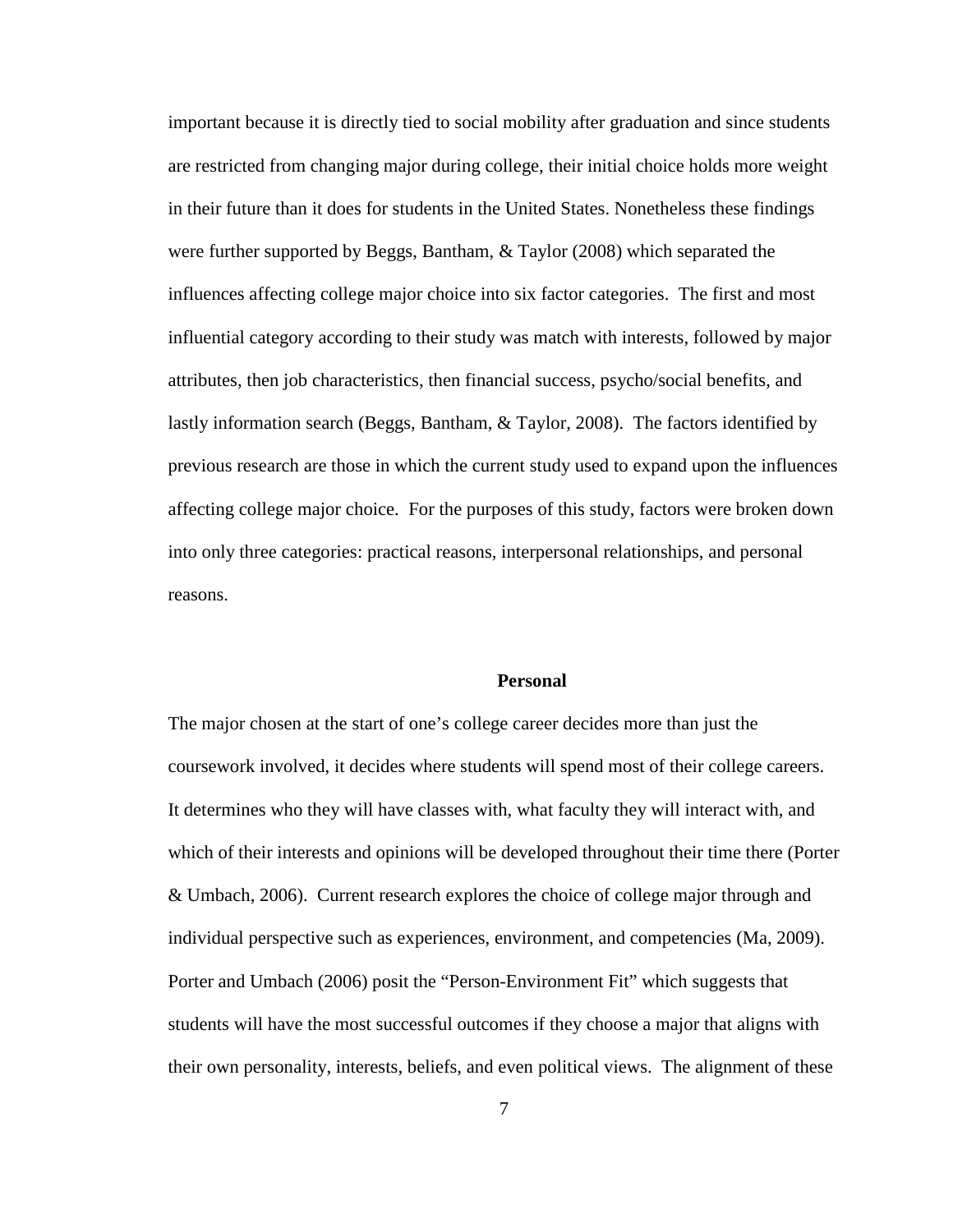things is to ensure students are compatible with their major choice. They tend to choose areas of study where other students will be similar to them, share their interests and ideas, in turn providing them with a sense of belonging in their academic community. Feeling a lack of this belonging leads to discomfort and in turn dissatisfaction with choice of academic major (Porter & Umbach, 2006).

Still other students feel a sense of social responsibility. They have a desire to serve others. Giving back to society as whole far outweighs their want for materialistic or monetary rewards. They find satisfaction not from income or social status, but rather making a difference in the world. These students want to take that passion for social service and parlay it into finding a major or field of study that will one day allow them to do that kind of work (Duffy & Dik, 2009)

Personality characteristics play a role in the decision as well. Some fields of study and the occupations that follow carry certain stereotypes, and students will often their major based on how closely their personalities match those stereotypes (Pringle, Dubose, & Yankey, 2010). For example majors like accounting and finance are seen to be more analytical, while marketing majors are creative and enthusiastic. The issue with choosing based on a stereotype of a major is that most are outdated and false.

Consequently, the changing nature of the business world requires people to exhibit a number of personality characteristics, and fill different roles and different times. So if one chooses a major based on a stereotype that is no longer true for that field of work, they will find themselves in a difficult situation (Porter & Umbach, 2006). Institutions need to make more of an effort in providing information on their fields of study because if students are basing their choice on perceived fit and future job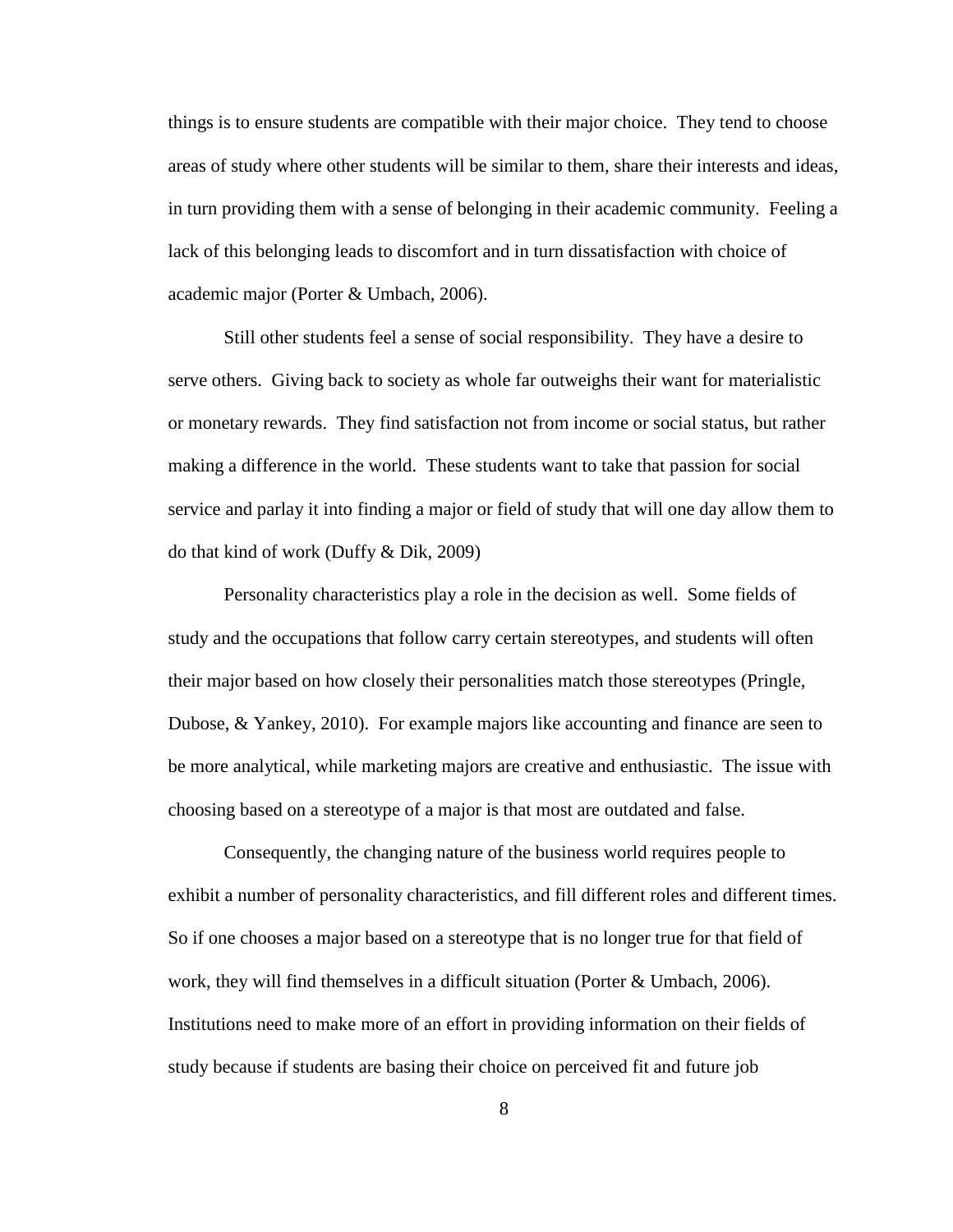characteristics then their perceptions should be accurate (Beggs, Bantham, & Taylor, 2008). Additionally the strengths and abilities that are required by individual fields of study need to be communicated appropriately so that students may match those to their own perceived strengths and abilities (Beggs, Bantham, & Taylor, 2008).

To this point, self-efficacy is also seen as a major contributor to choice of academic major. Self-efficacy refers to the belief a student has about his or her own ability to succeed in their major field of study (Porter  $&$  Umbach, 2006). It usually stems from success or failure in previous academic situations. The more success one has in a particular area the more likely a student is to persistently pursue those areas of interest with great effort. While still other students may be influenced to choose a major that will prove to be an intellectual challenge for them (Pringle, Dubose, & Yankey, 2010), either way they choose because of how they feel they can perform. Self-efficacy is a component of one of the current theories of motivation as an academic enabler as defined by DiPerna (2006). An academic enabler is an attitude or behavior that facilitates a student's participation in, and benefit from academic instruction (DiPerna, 2006). Using a scale he created called the Academic Competence Evaluation Scales-College Edition, DiPerna assessed student's self perceptions about their own skills and behaviors (DiPerna, 2004). Four enablers were identified, motivation, study skills, interpersonal skills and engagement. Since all are important for academic success and relate students' beliefs about their levels of these enablers, for the purpose of this study, they were considered in the personal influences when deciding college major.

Students may also choose a major due to the perceived social aspect of it. For those students who thrive in social settings, finding a major that encourages working on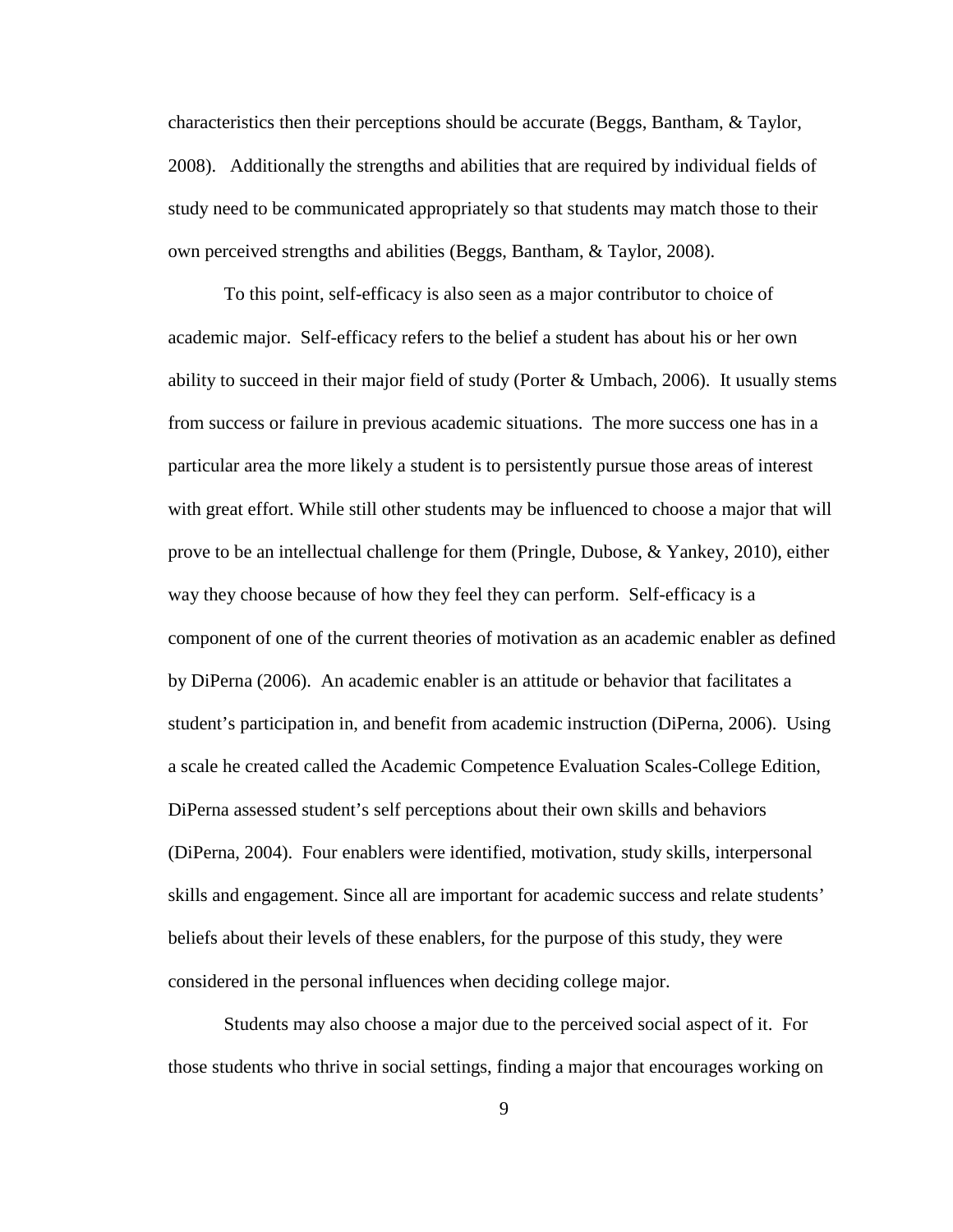teams or building of strengths of the others around you is very important and can influence them in their decision (Beggs, Bantham, & Taylor, 2008). Religion plays an important role for many students. They believe that they have a calling to a certain field of study or to fulfill a sense of purpose or meaningfulness in their life and that by doing so they are following God's plan for them. They feel the interests and experiences that have shaped them into who they are was God's way of leading them down the path to do His will (Duffy & Dik, 2009).

In addition to those already mentioned, there are several other personal factors that can contribute to a student choosing their major. Even political beliefs can be influential, but either way you approach it finding a major that is consistent with the student's beliefs, values, morals or interests will promote greater academic satisfaction (Porter & Umbach, 2006). Clearly the personal interests of each student is an integral part of deciding what major to choose, however it is important to keep in mind how students' interests are formed and how their personalities are developed. Understanding that an individual is shaped by the people around them is also crucial to the process (Porter & Umbach, 2006).

#### **Interpersonal Relationships**

Research has found significant positive correlations between relationships with families and peers and a student's self-esteem, locus of control, optimism, and intellectual ability (Fass & Tubman, 2002). Studies also suggest that family and parental relationships are still largely influential on late adolescents and college students (Fass & Tubman, 2002). Families that communicate more openly promote positive influence on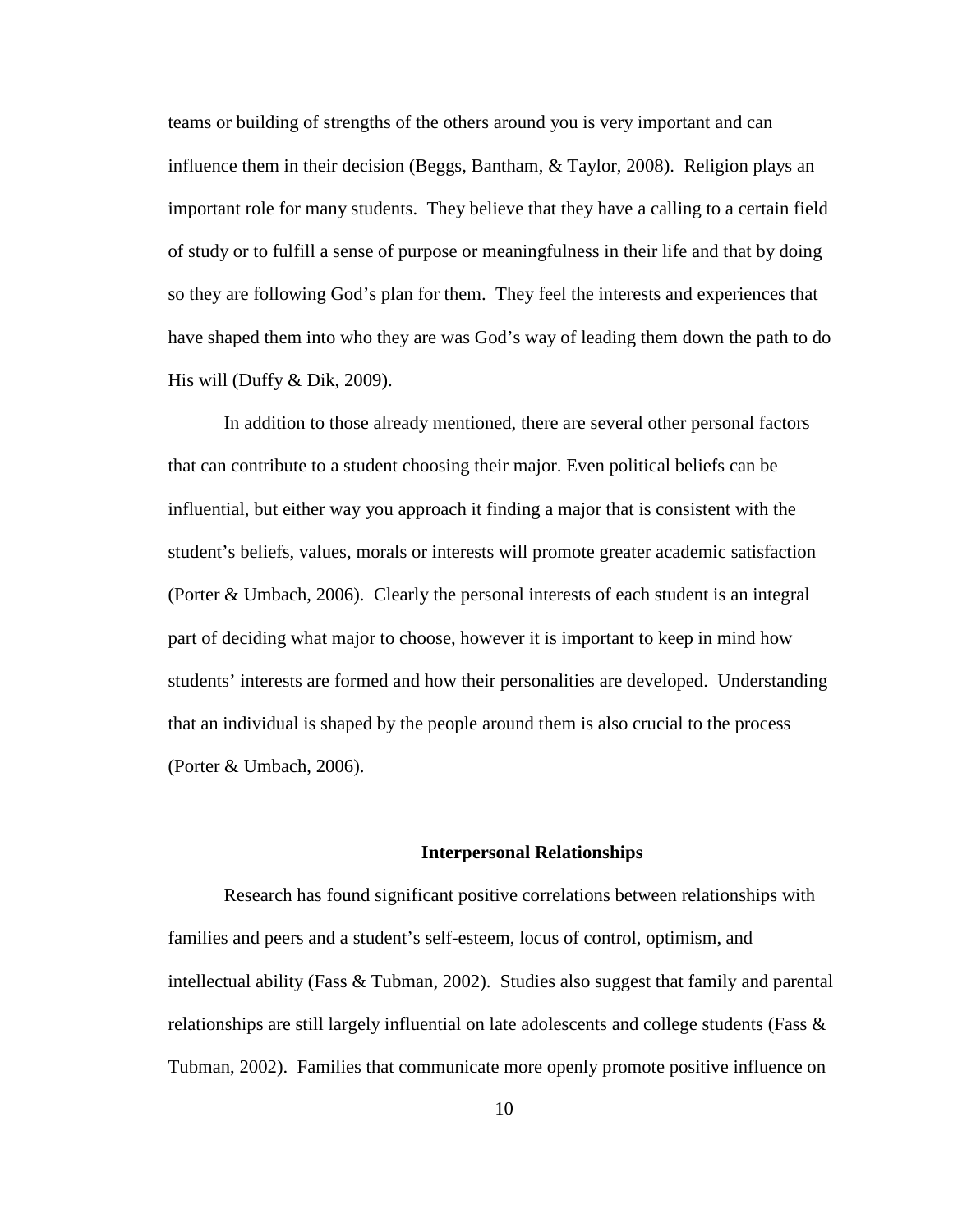the behaviors and attitudes of college-aged children (Booth-Butterfiled & Sidelinger, 1998). The frequency of parent/child discussions, parental involvement in school functions, and support of extra-curricular activities can all directly and indirectly influence children. Additionally when parents demonstrate preferences for certain occupations or view some fields of study as more valuable than others they are influencing their children. Their partiality can contribute to determining their child's expectations and career aspirations over time, and may eventually shape their decision of an academic major (Ma, 2009). Parents can also sway their child's choice of major by what they as a family place importance on. If for example parents value education, learning, and intrinsic work rewards over materialistic and financial rewards, students may be more likely to choose a liberal arts major as opposed to a more skill orientated major like engineering which would make in turn create more job opportunities with higher earnings (Ma, 2009). The more open the communication between parents and their children the more likely that they will share the same attitudes, particularly when communication the communication is two-way (Booth-Butterfiled  $\&$  Sidelinger, 1998). Normally, as children get older parents generally back off and are not as involved in their child's life. The methods parents use in helping to form their children early on can positively affect their children throughout their adult lives. Parents who treat their children in more adult-like ways by granting them more freedom and independence, and allow them the opportunity to be more involved in the decisions that affect their daily lives, have children who with higher levels of individuality, autonomy, and a more positive self-concept (Bumpus, Crouter, & Mchale, 2001). Being raised in a certain environment exposes one to certain life experiences that lead to a unique set of beliefs or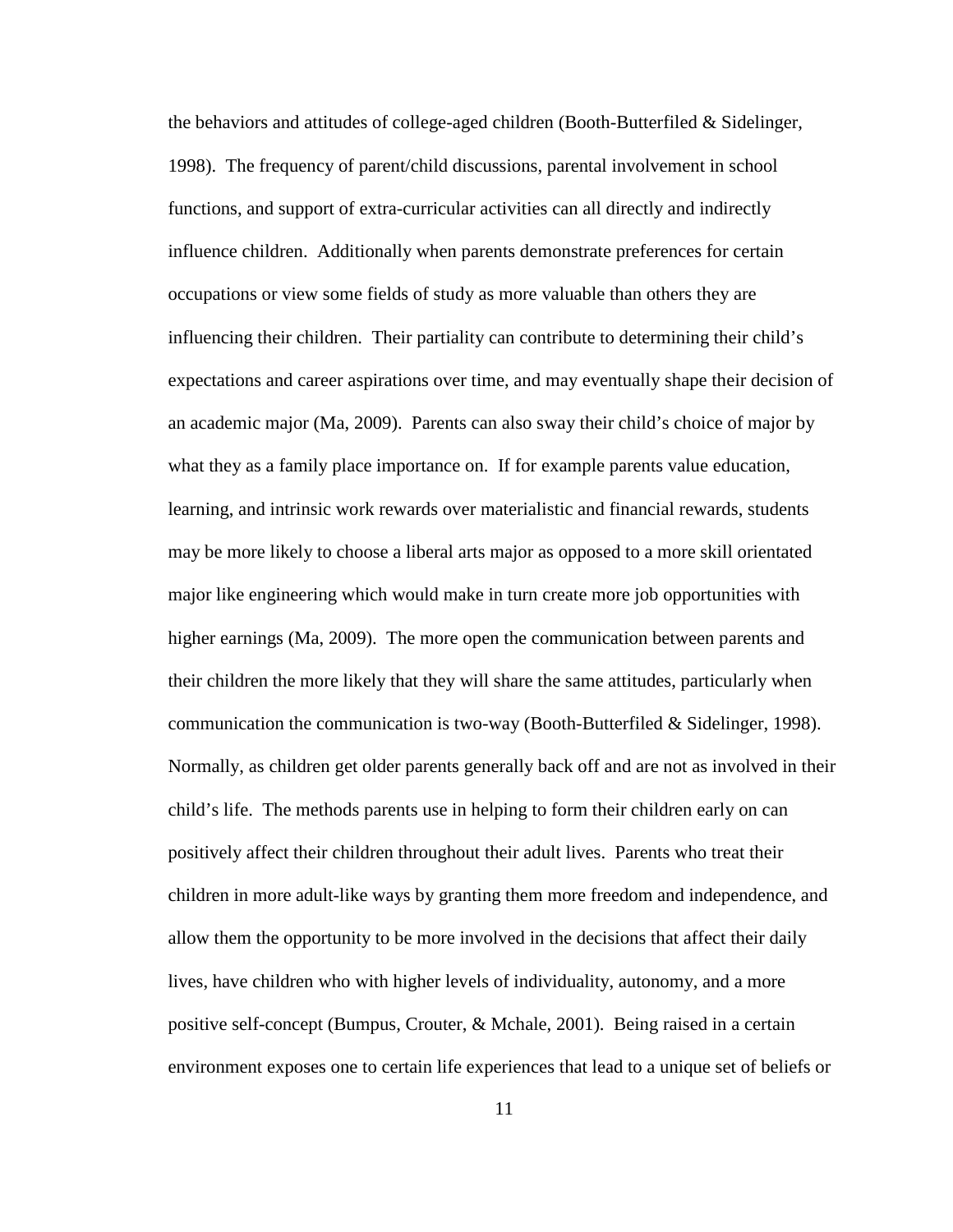educational expectations (Duffy & Dik, 2009). Environments where children are encouraged to search out and develop their own philosophies and opinions can influence their attitudes and behaviors. Even in adulthood, parents and peers are the most important and influential people in the student's life, and student's just entering college are especially influenced by parents (Booth-Butterfiled & Sidelinger, 1998), therefore parents and peers can play a key role in the choice of an academic major. Beggs, Bantham & Taylor (2008) note that some professionals coined the term "helicopter parents" for those who hover over their children and get involved in every facet of their child's college life, they suggest that universities take advantage of this and provide parents with strategies for helping their children decide a major that is best for the student, not the parent.

Additionally peer relationships that foster acceptance and support positively affect academic success, and the more successful and confident a student feels about their capabilities the easier the transition into college will be, including their certainty with their choice of major (Fass & Tubman, 2002). Some research found that parents may indirectly affect their child's decision to major in a field because students are likely to choose a major that would allow them to follow in their parents' footsteps (Dietz, 2010). Some students may even be expected to take over a family business (Duffy & Dik, 2009). Parental or family influence may be culture bound as well. Students from collectivist cultures may have a career path already laid out for them, and since families serve as a powerful emotional and financial support system there is pressure to follow that path. When a student's own dreams and aspirations do not align with the wishes of their family a sense of shame and guilt may follow (Duffy & Dik, 2009).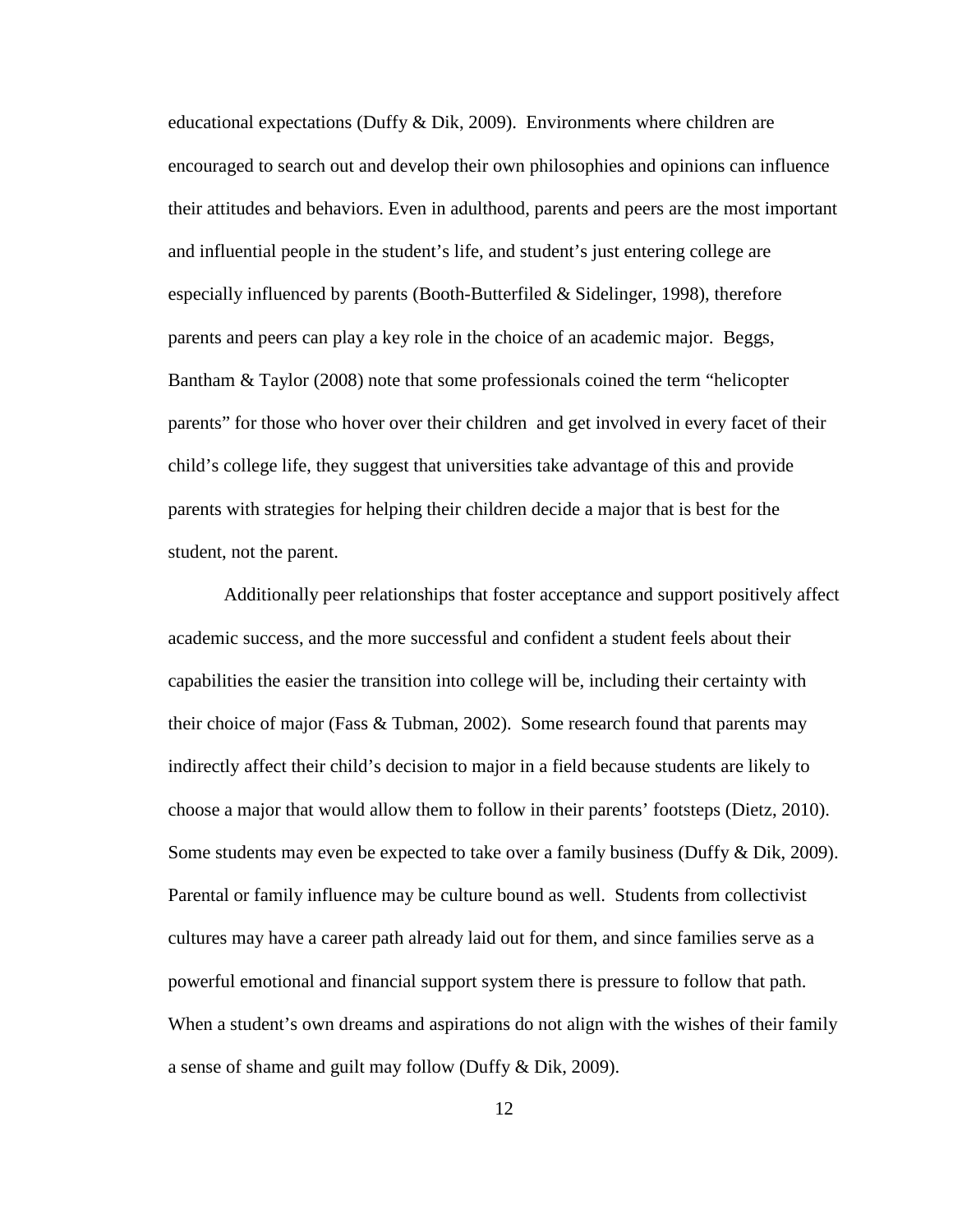While all of the above mentioned are positive influences, there are also ways that interpersonal relationships can negatively affect a student's decision making. One particular study asked students what some of the main problems within their families were and money was the top response and felt that their family was unlikely to overcome their money struggles (Gorsline, Holl, Pearson, & Child, 2006). Students may choose a major because they considered the needs of their family before their own, choosing a major that would lead to the best employment opportunity rather than their own enjoyment. Other negative influences may originate in families that do not foster an environment of open communication, students from these families may avoid selecting a major, or commit to one just to fulfill their parent's expectations (Berrios-Allison, 2005). Students who parents are over-bearing and do not allow for autonomy may forced into an occupation just to please their parents, whilst others may be totally reliant on their parents to make decisions (Berrios-Allison, 2005). For students who believe they have decided on a major, but that decision is not reinforced by their parents, may question their own capabilities perceptions of themselves and even change their mind (Berrios-Allison, 2005).

Students also report that they have peers, siblings, or teachers who have chosen the major and they chose it based on what they learned about it from them (Beggs, Bantham, & Taylor, 2008). Although most of the research supports the notion that interpersonal relationships play an important role in influencing students' college major choice, there is also some that found information to the contrary. Adams, Pryor,  $\&$ Adams (1994) reported only 4% of students were influenced by their parents, only 6% said they were influenced by teacher or counselors, 9% said that recommendations from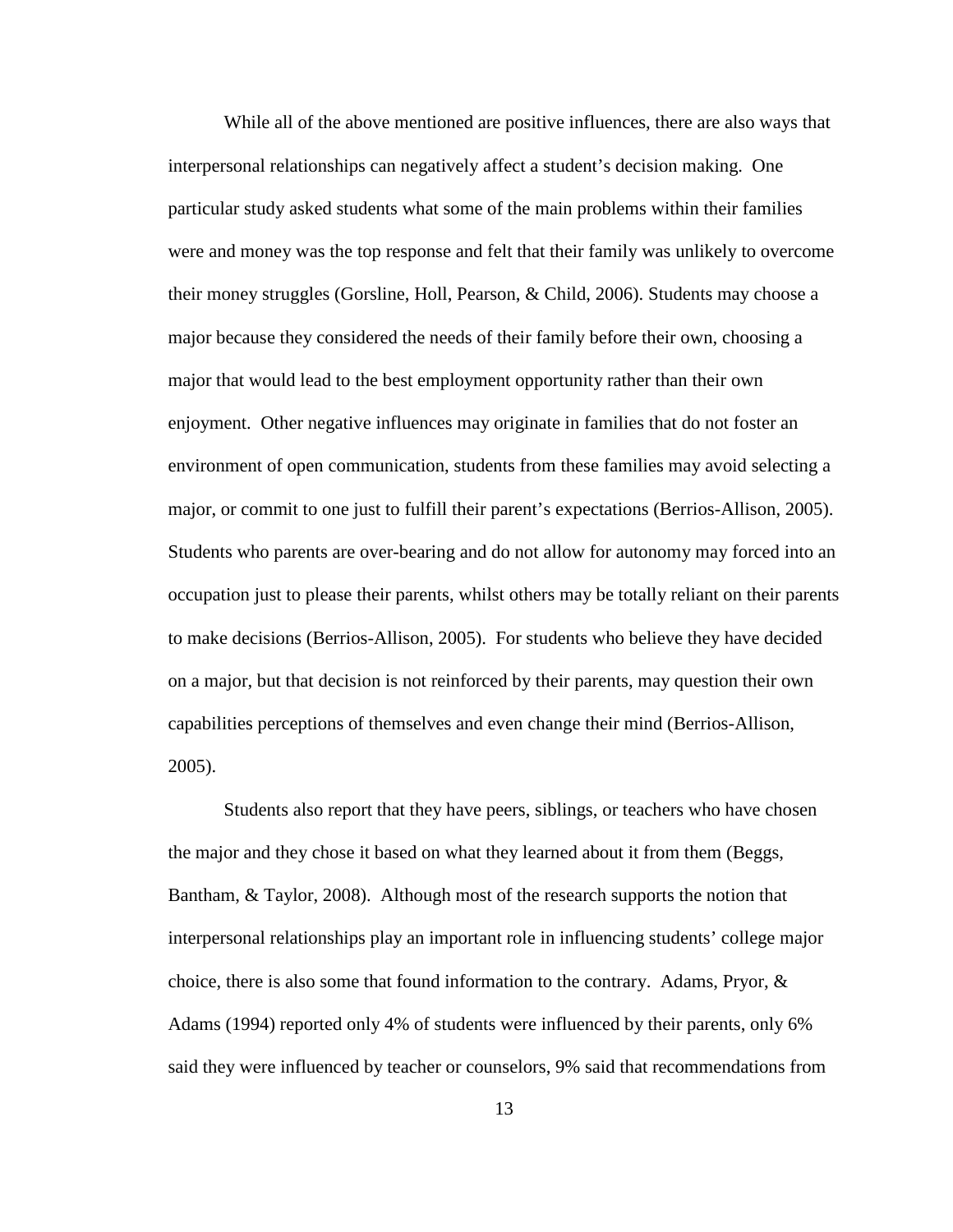friends influenced them, and 10% chose a major because it was similar to their parents. These figures were low when compared to other similar research. The discrepancy in results may be attributed to the sample. Accounting students on average are more analytical and logical than the general population resulting in less reliance on others to lead them to the best choice for them. Consequently, most students overall stated that they and other students chose their major for "less than rational" reasons (Beggs, Banthan, & Taylor, 2008). So what are the rational reasons students choose a college major?

## **Practical**

Research has found that the decision of college major is one of the most frequently identified life regrets for Americans (Beggs, Bantham, & Taylor, 2008), but why? Is it that people regret what they chose because they didn't feel as though it suited their personality, or because their parents didn't agree with it, or something else entirely. It could be that Americans regret their choice not because it was the wrong choice but more that they chose it for the wrong reasons. The purpose of the current study was to identify what influences students most in their choice of academic major. And as the previous research has shown, almost always the top rated influence is interest in the subject. We have however failed so far to discuss the practical reasons one might choose a major.

One of the first things that students encounter when entering college is the bombardment of information and brochures from prospective schools. While the material can be overwhelming, some students rate that information as being more influential than any career planning services they participate in (Beggs, Bantham, & Taylor, 2008). The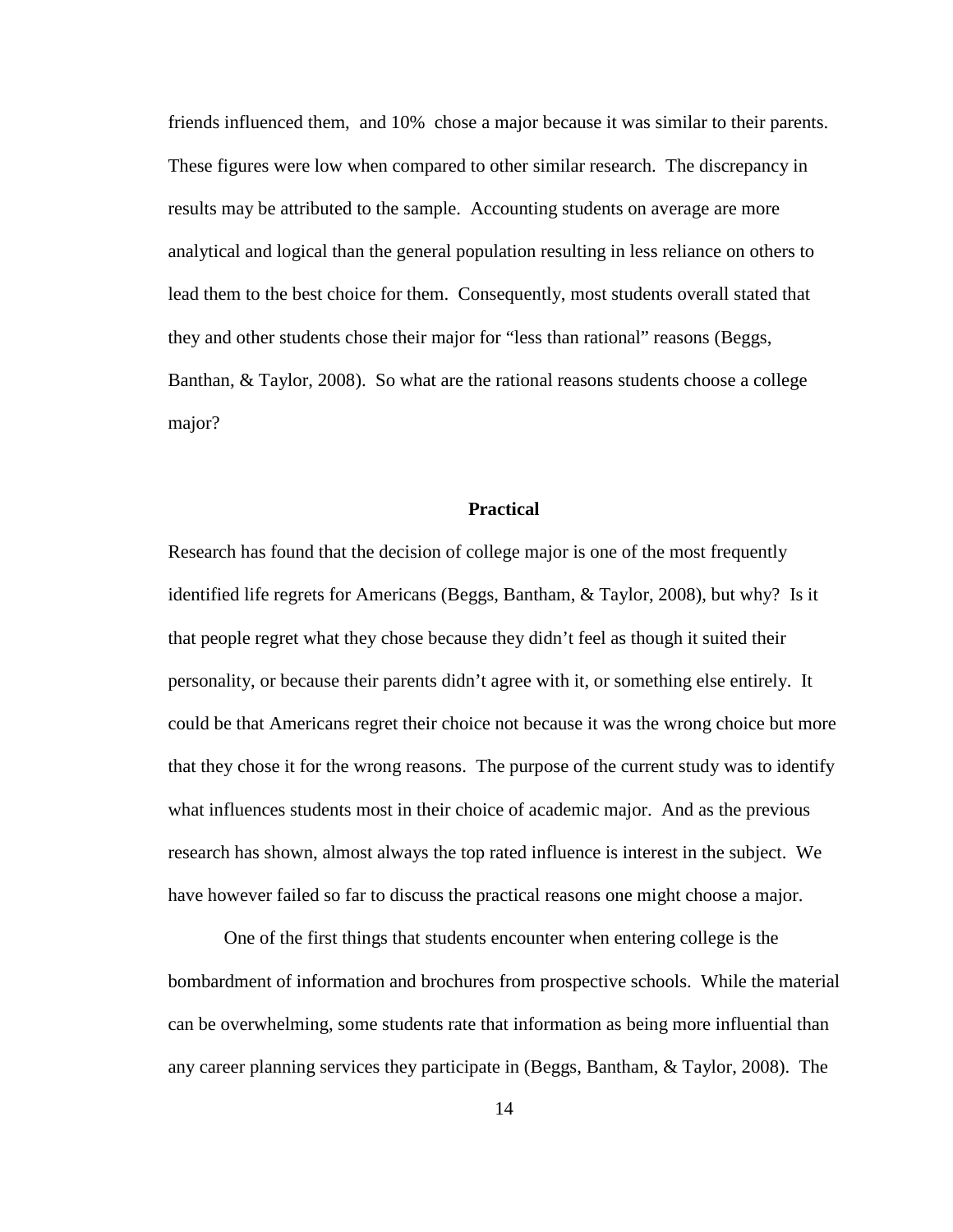information provided in these materials gives students more realistic view of the program and allows for a more practical approach to deciding to major in that field. These characteristics of the program like major requirements, variety of courses, the reputation of the faculty, class size, and mentor systems are all influential to students who are deciding their major (Beggs, Bantham, & Taylor, 2008).

Additionally for most students the choice of an academic major will hopefully one day lead to employment. For business majors, employment opportunities and starting salary were ranked highest in importance and reason for choosing the major (Dietz, 2010). However, considering many graduates report being unable to find work in their major field (Dietz, 2010), accounting for this when deciding on a major may be even more important. Some programs are occupationally specific and offer training that will directly link to a job related to that major, while others have few vocational traits linked to them and do not provide a direct path to future career (Roksa & Levey, 2010). Roksa and Levey (2010) note that in the United States especially the educational system provides students with a degree with limited or no specific training for an occupation, making the transition out of college challenging for many. While specific training may help students find employment soon after graduating there is also research to support general skills training to be more beneficial in the long run. With the current structure of the economy changing employers are in demand of a more highly skilled, flexible, work force that has both technical expertise and general skills in communication, critical thinking, and reasoning (Roksa & Levey, 2010). Weighing these options out can affect students when deciding one academic major over another.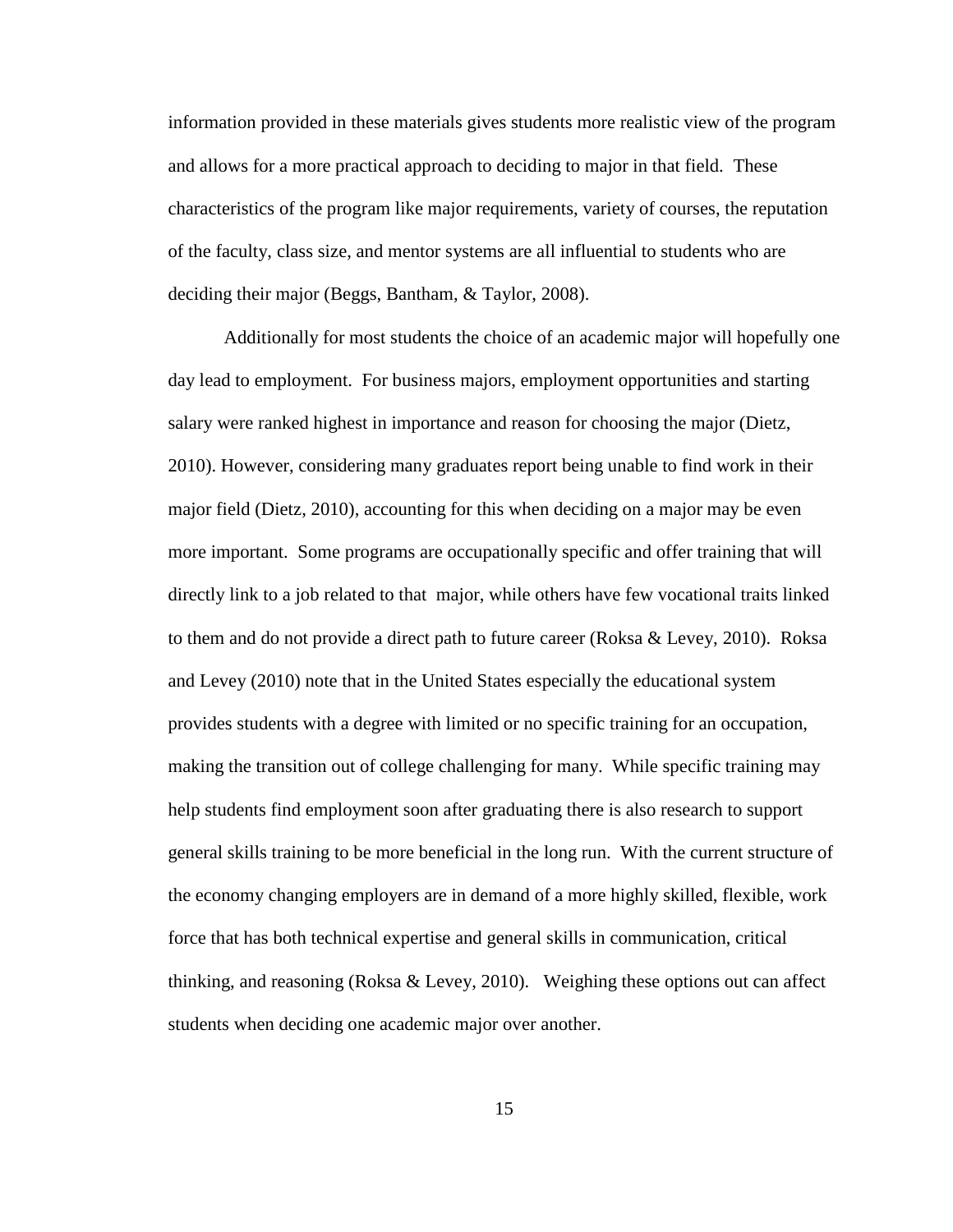The research on importance of employment post-graduation was continued by Beggs, Bantham & Taylor (2008). They uncovered that "job characteristics" are of the top influences on students selecting a major. Factors such as starting salary, earning potential, job autonomy, prestige, work-life balance, benefits, and advancement opportunities are all important to students when considering how their major will relay in to a job opportunity (Beggs, Bantham, & Taylor, 2008). Students are also influenced by attributes of the major program such as reputation of their major in the professional world and opportunities for self-employment (Pringle, Dubose, & Yankey, 2010). Particularly in the wake of the current economic down turn thinking practically when choosing a major is all the more important. Changes in economy and market conditions can affect job opportunities and resources (Duffy & Dik, 2009). With unemployment and low wages facing many Americans, ability to be more flexible and versatile in a work situation is necessary (Gorsline, Holl, Pearson & Child, 2006). Life circumstances may also be a determining influence. For students who have experienced poverty and stigmatization, wanting to avoid such things may influence them to choose a major that will lead them out (Duffy  $&$  Dik, 2009). Thus unpredictability of life circumstances may lead more people to choose a major wisely (Duffy & Dik, 2009). Furthermore, the unstable economy combined with the rising cost of tuition only adds more pressure to making a sensible choice (Gorsline, Holl, Pearson & Child, 2006). Beggs, Bantham & Taylor (2008) found that despite belief that many students change majors frequently only 65% of students surveyed reported ever changing their major. This is due to the cost involved with the extra coursework that may be required for changing, thus the ease of changing majors and earning a degree are largely influential, otherwise students could get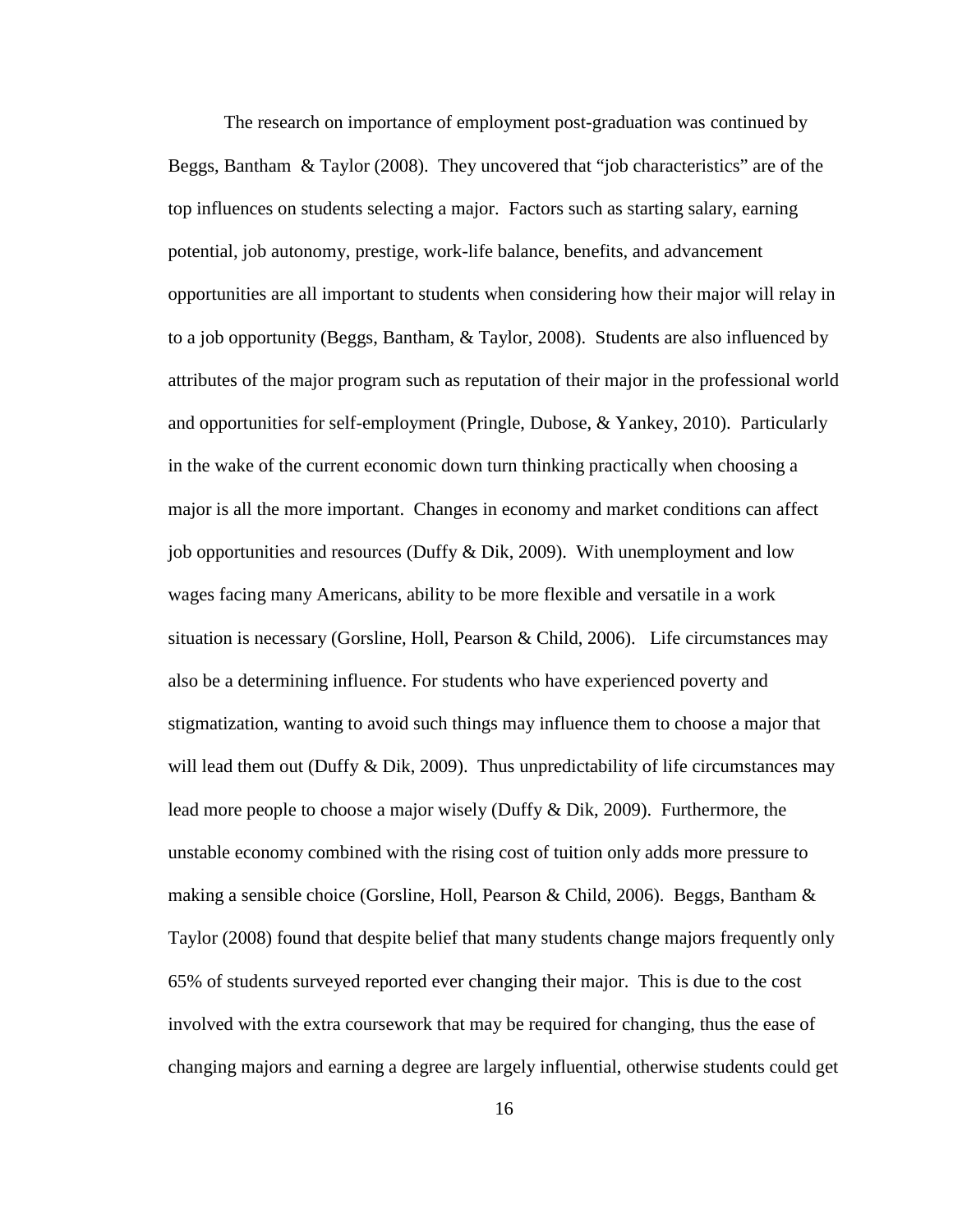stuck in a major (Beggs, Bantham, & Taylor, 2008). Programs that are more structured and rely on cumulative skills make it more difficult to suddenly decide to change major. Therefore finding a major with a base core curriculum that allows for easier movement across major fields while still allowing a student to finish all requirements in time to graduate (without having to spend more time in school than originally planned) is a desirable trait (Porter & Umbach, 2006).

Current socioeconomic status may also be largely influential and a more practical reason for students to choose their major. Studies show that students aim to reach a social class or status that is at least as high as their parents if not higher. Choosing the right major can create upward social mobility for themselves and one day their children (Ma, 2009).

College is perceived as an investment in your future, and some believe that it's better to be rational, rather than emotional when deciding something as important as a field of study. If compared to how people make investment decisions college can be viewed as a classic gain vs. loss scenario. If you make a good decision that pays off you are happy with that choice, whereas choosing poorly may lead you to regret and dissatisfaction (Xiao & Wang, 2009).

College is not only an investment of money but also of time. Choosing a major that requires additional study or graduate work may be a determining factor when making that decision. Goyette and Mullen (2006) found that four years after completing college students who majored in vocational fields were working full time, while those who majored in liberal arts were enrolled in graduate school. Studies also found that some students even choose their major with expectation that they will be attending graduate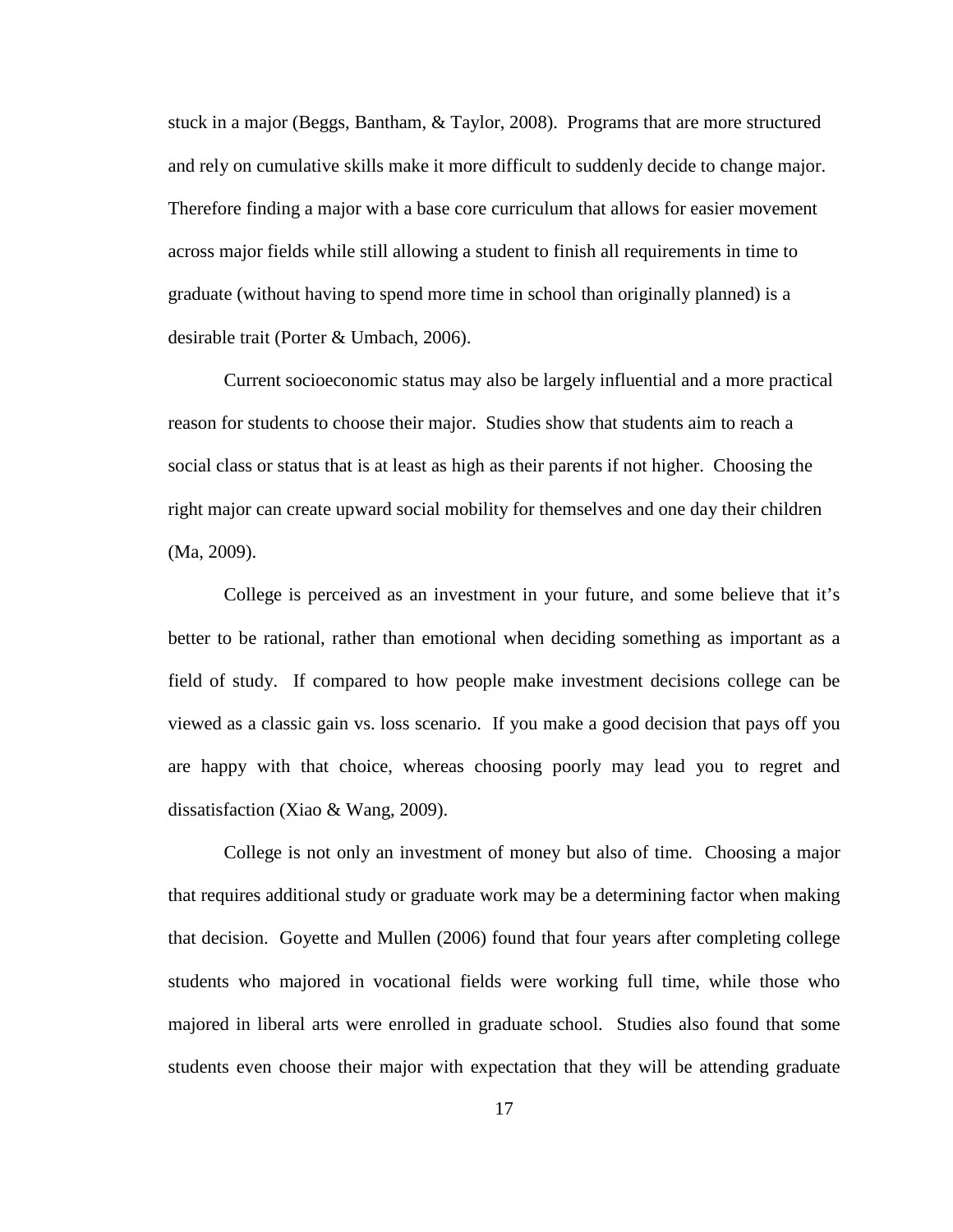school, know that an addition time commitment will be required (Roksa & Levey, 2010). To relate deciding a major back to making an investment decision, Xiao and Wang (2009) surveyed people about how they would distribute their money in times of a depressed economic situation and in an optimistic one. Results found that the economic economy was the main factory in influencing a person's investment decisions. In a depressed economy people were more rigid and conservative with investing, while they were more likely to spend money in optimistic economic times (Xiao & Wang, 2009). The same can be said for choosing a major, in current economic times students should invest in the major that will best set them up for a stable, secure and successful future and not on what they personally feel is the best fit for them.

## **Conclusion**

With all the possible factors influencing college students' decisions of academic major having been reviewed; there is still uncertainty about what really makes a difference. All previous research has ranked all influences in different orders except one. Choosing a major that best fits the individual has always been found to be at the top of the list. Whether you label it their interest, desire, passion, or need to contribute to the world it all falls under the scope of personal reasons. The theories of these influences being internal and originating within the individual (Duffy  $\&$  Dik, 2009), are valid except on one point. Individuals are always evolving and they are reshaped by new experiences. New world views and values are developed constantly, so personal reasons that influence a student at the start of their college career may change over the course of time (Duffy  $\&$ Dik, 2009). Concurrently, the shape of the economy in the United States and across the world is also ever changing. Due to the current economic conditions and the slow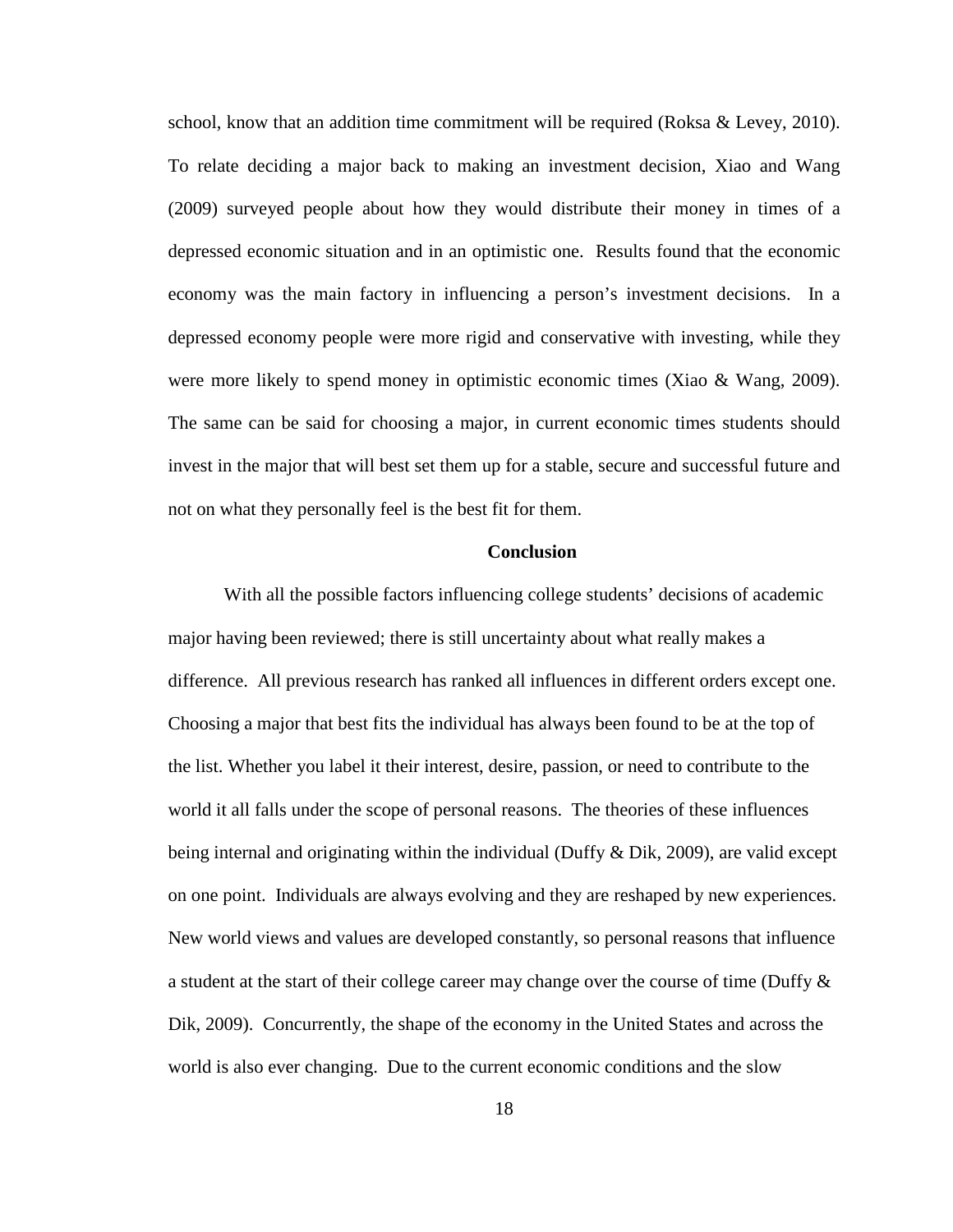economic recovery, the hypothesis of this paper was the belief that students deciding their major were most influenced by practical reasons. This research posits that students choose a major with the intent to better compete in the changing post graduate marketplace, and that influence outweighs all others.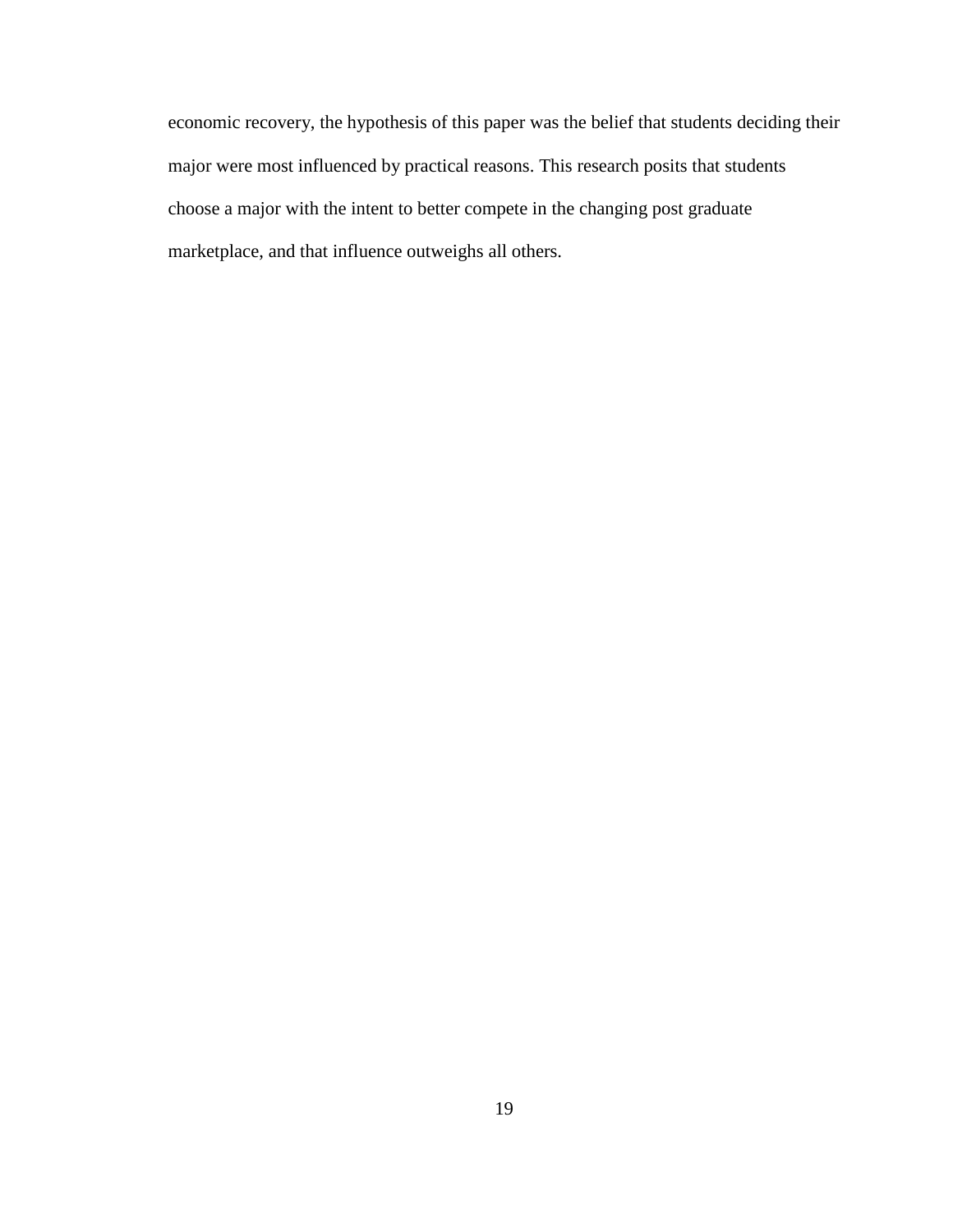## **Chapter 3**

## **Methods**

The purpose of this study was to identify the factors that are the most influential in college student's choice of academic major. While previous research has found that personal reasons are the most influential, the stance that this paper took was that in today's current economy practical reasons weigh more heavily on the student's choice.

## **3.1 Participants**

The participants were 60 students ranging in age from 18 to 23 with an average age of 19.36. Of these 60 students 7 were Latino/Hispanic, 46 Caucasian, 1 Asian, 3 African American, and 3 were Other/Preferred not to answer. These students were enrolled in an Introduction to Psychology class at Rowan University. They were selected from a subject pool of students that signed up to be a part of a study, and all students were considered eligible to participate. There were 30 male participants and 30 female participants. Participation was voluntary and the students were informed that their grades in class would not be affected by participation in the study. They were not compensated in any way for their participation. Of the 60 participants 32 were Freshman, 18 were Sophomores, 5 were Juniors, and 5 were Seniors.

# **3.2 Materials**

A questionnaire was used to collect data regarding influences that affected students' choice of college major. It included a total of 50 items, a demographic sheet, items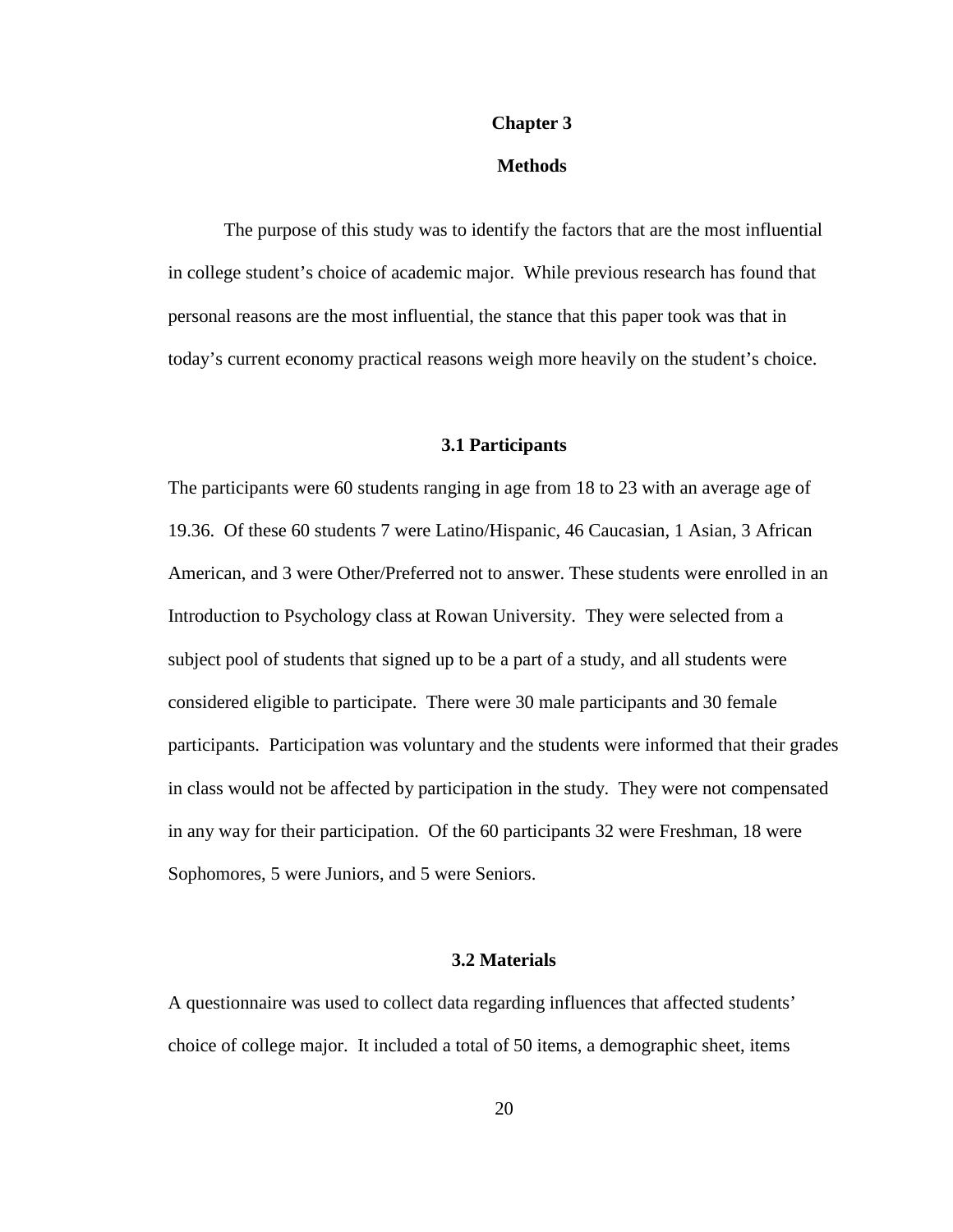measuring socioeconomic status, and items measuring the factors that influenced the students to choose their major. For a copy of the survey please see Appendix A. Students were asked to rank, using a rating scale, the factors that influenced them in their decision of choosing an academic major. They were asked to use a Likert rating scale from 1-4. A neutral mid-point was eliminated so that students would be forced to place themselves on either side of each influence listed. Scores were computed by adding participants' response for each influence and then combined to make the total score for each of the three subcategories.

#### **3.3 Design**

Two mixed analysis of variance (ANOVA) were used to analyze the data. The first was used to compare the categories of influence and colleges. The independent variables were the different colleges the participants belonged to (i.e. College of Engineering, College of Education, etc.) and the categories of influence (i.e. practical, interpersonal, and personal). The dependent variable was the subject's score. The second mixed ANOVA was used to compare the categories of influence and the gender of the participants. The independent variables were the categories of influence and the participants gender (male or female). The dependent variable was the subject's score.

## **3.4 Procedure**

Data collection for this study occurred during the 2011-2012 Spring semester. The questionnaire was administered to students through an online research tool. Students signed up to participate in the study and timeslots were administered by the researcher.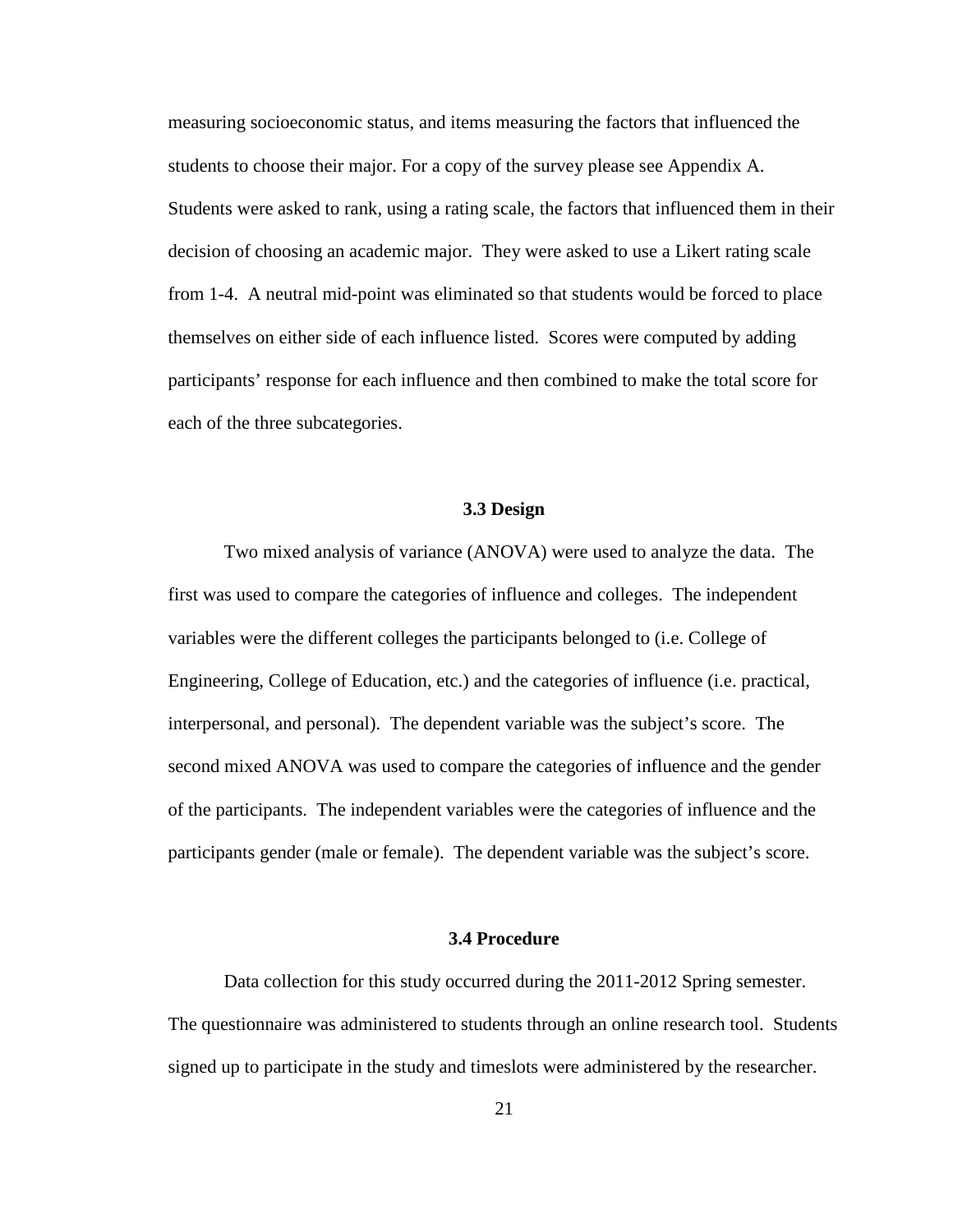The questionnaires included a statement of consent that detailed the purpose of the study and a guarantee that all information collected would be kept confidential and anonymous. Participants were asked to sign in to receive credit for their participation; however their names were not included on or attached to the questionnaire in any way. The surveys questions were generated by the researcher based on previous research that identified influences that affected student's choice of college major. Those influences were expanded on to create the total of 45 influences listed. Those influences were further broken down into three categories, practical influences, personal influences, and interpersonal relationship influences. Students were asked to rank each influence on a 1- 4 scale 1 being very influential, and 4 being not at all influential. Once the surveys were collected they were scored, the highest score meaning things that were most influential was a 15 and the lowest meaning things not at all influential was a 60. Each individual item was scored and the researcher then determined the score for each of the three categories. The data from participants was also broken down by gender (male or female) and the College in which each of the participants were enrolled. There were four categories to describe the College the participants belonged to. In the first group participants were enrolled in either the College of Liberal Arts and Sciences or the College of Fine and Performing Arts ( $N = 24$ ). The second group consisted of participants in the College of Communications (N=11). Participants in the College of Education and the College of Health and Exercise Science were combined to make up the third grouping  $(N=10)$ . The final group consisted of participants who were enrolled in the College of Business and the College of Engineering  $(N=15)$ . The data was then analyzed.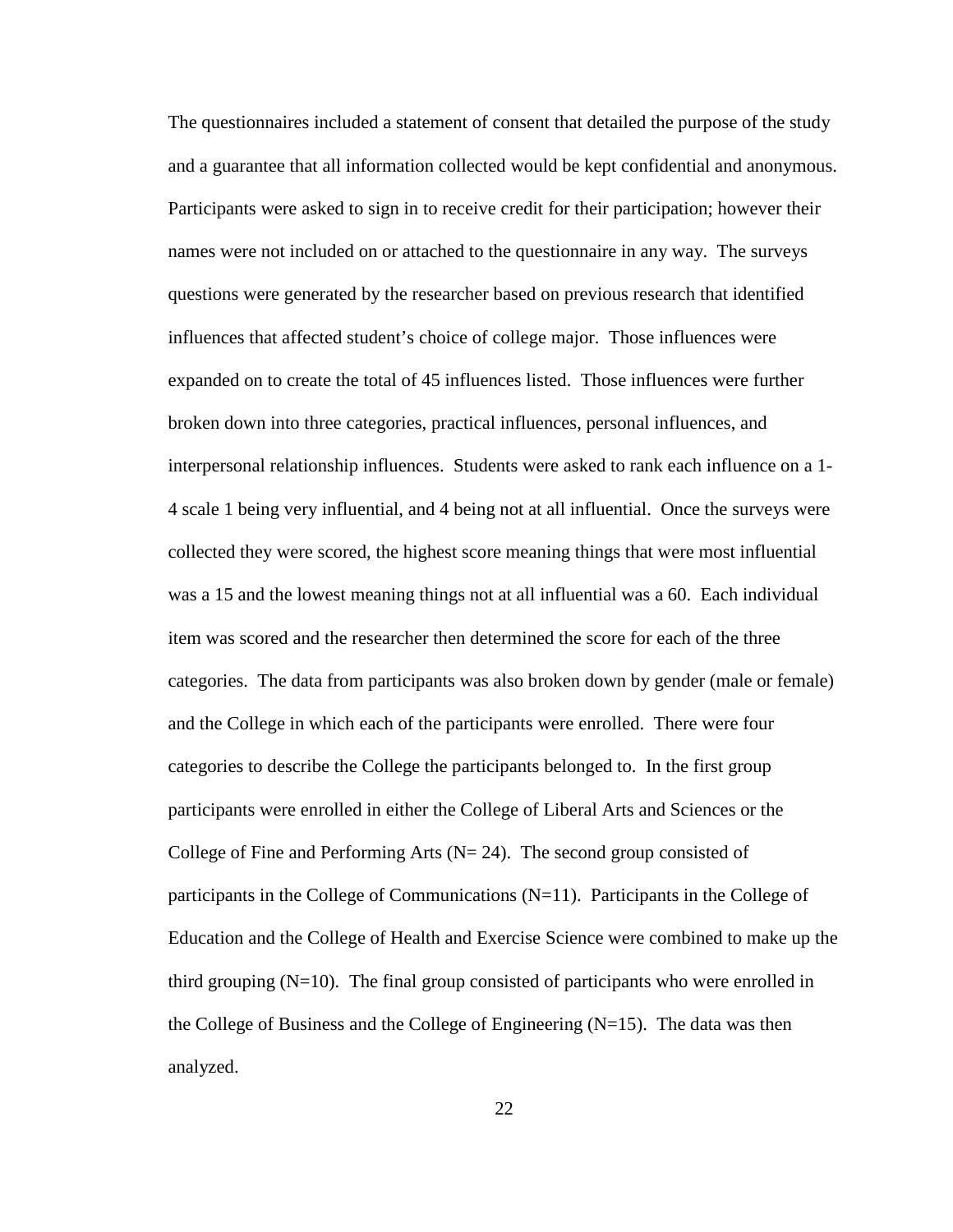# **Chapter 4**

## **Results**

The hypothesis of this research was that students currently enrolled in college choose their college major based on more practical influences than personal influence. After analyzing the data collected from the participants all results rejected the hypothesis as the data analyzed was not significant. A two-way mixed ANOVA test was run. The independent variables were the categories of influence (practical, personal, and interpersonal) and the colleges the subjects belonged to. They were compared to determine if there was any statistical significance among the categories and the colleges. The results were non significant on all of the three categories of influence as well as the colleges (see Figure 4.1 and 4.2).



*Figure 4.1 Influences*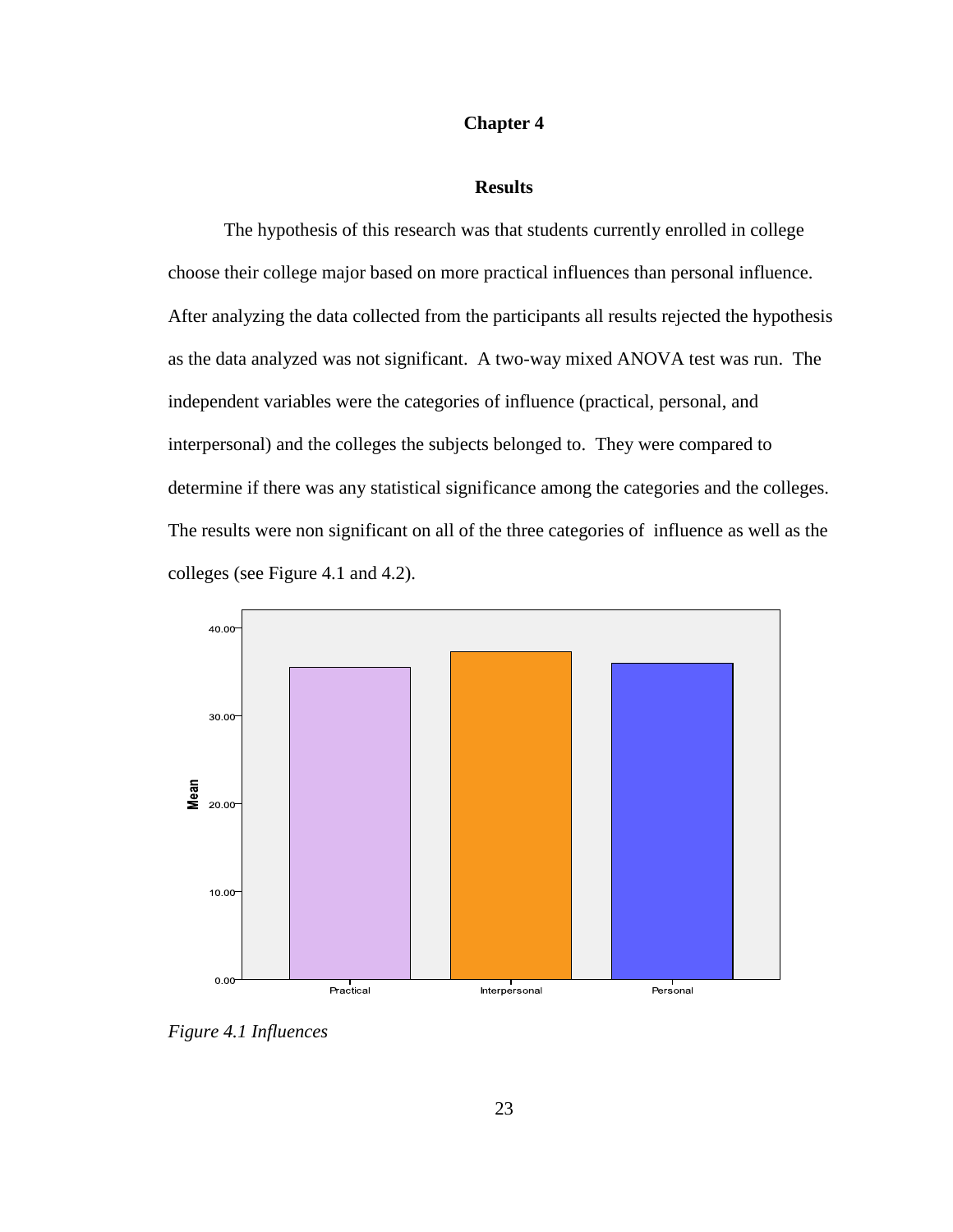

*Figure 4.2 Influences by College*

The second test that was run was to interpret the results of the influences on the survey as they related to gender. The independent variables were the categories of influence and the gender of the subject. They were compared to see if there was any statistical significance between the category of influence and the gender of the subject. There was an even distribution of males to females, however after analyzing the data the results also came out to be statistically non significant. Results can be seen in the Figure 4.3 below.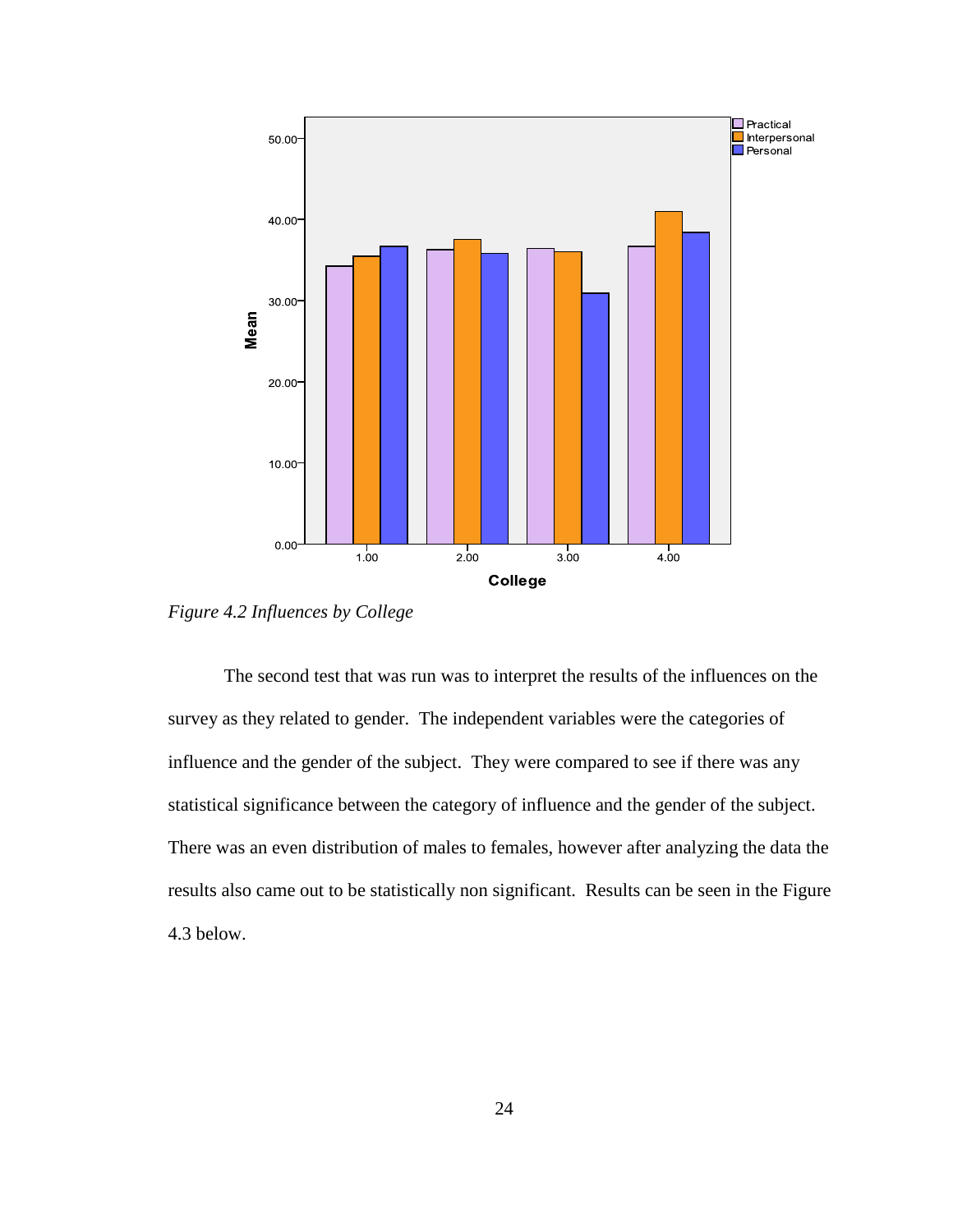

*Figure 4.3 Influences by Gender*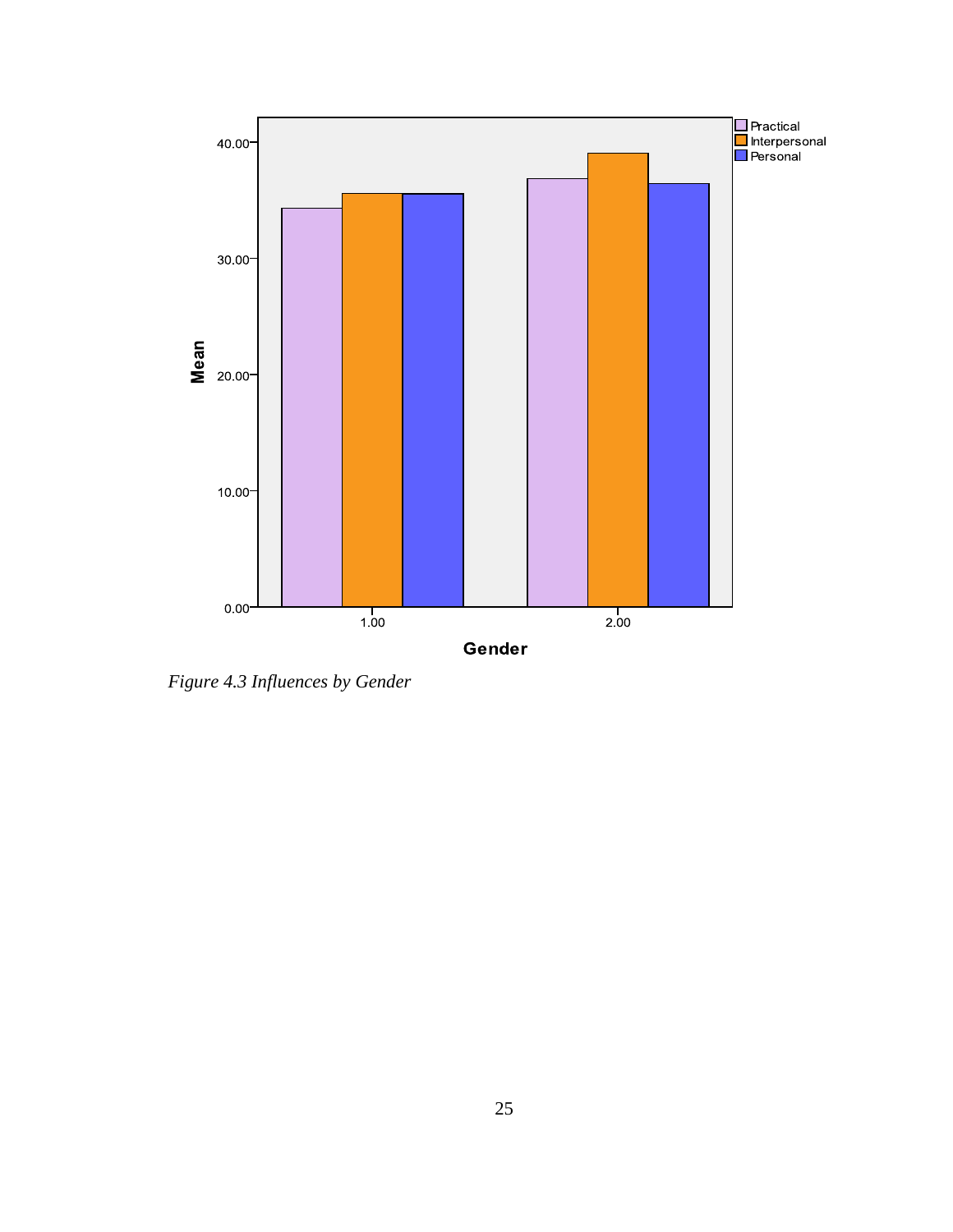## **Chapter 5**

## **Discussion**

There were many considerations to take into account when reviewing the results of the present study. Though the hypothesis of this research was rejected and all results indicated not significant the research is still important to consider.

In previous literature there was some debate on which factor was the most influential to students when choosing their academic major. While most had a tendency to lead slightly more toward personal factors, interpersonal and practical reasons also largely played a part in the decision making process. The results above further prove that all areas influence students throughout the process. Though not statistically significant all three subcategories played an almost equivalent role in the participants' choice. In previous research participants often came from a single academic population like students enrolled in an Accounting program. The current research builds upon that by including students from all academic areas. Additionally while previous research generally measured the influences in general terms this research broke down the factors into three separate subcategories. While previously students may have ranked "interest in the subject" as their number one and "cost of school" as their number two, by breaking it down we can see if there is a more specific way to identify what influences students the most.

## **5.2 Limitations**

The limitations of this study perhaps prevented a true reading of the factors that most influence students' decision of academic major. The first is the sample size. With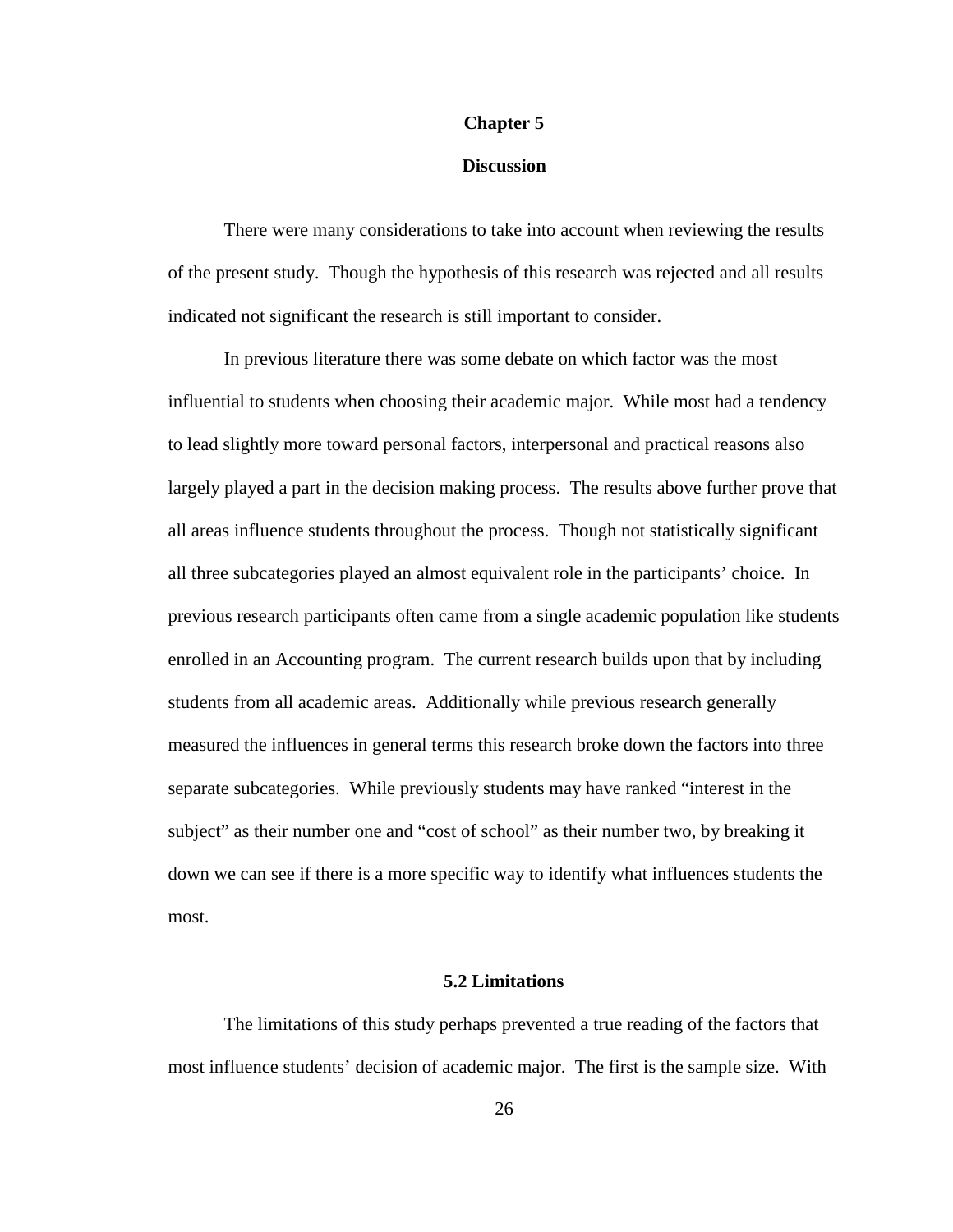only 60 students responding to the survey out of a college consisting of over 10,000 students can hardly be considered a representative sample. In order to generalize the results across the population at Rowan University as well as other Universities like it more research would need to be done and on a much larger scale.

Another limitation of this study lies within the questionnaire used to obtain the results. As described previously the factors indicated by previous literature listed each one separately. The current study grouped those influences together to come up with a category of influence (i.e. practical, interpersonal, and personal). Once those categories were defined 15 separate items for each category were used on the survey for students to rank. This may have been a flaw within the methods and lead to results being non significant. As it was, some of the items in each category were very influential to students while others were not at all. By decreasing the number of items in each category the averages may have evened out a little and given a more true reading. For further research and to continue with the work started in this research, modifying the questionnaire to reduce the number of items in each category is suggested.

Lastly, the way in which data was collected limited the study. Subjects were allowed to sign up to participate in the study and take it online at their own convenience. Administering this type of survey could be more successful if done in person. If any questions arose on the influence listed, having a researcher available to answer questions or clarify the factor listed could provide more accurate data which in turn would lead to more accurate results. While this may be another limitation of the survey itself, any uncertainty about the question being asked could be addressed by the researcher.

27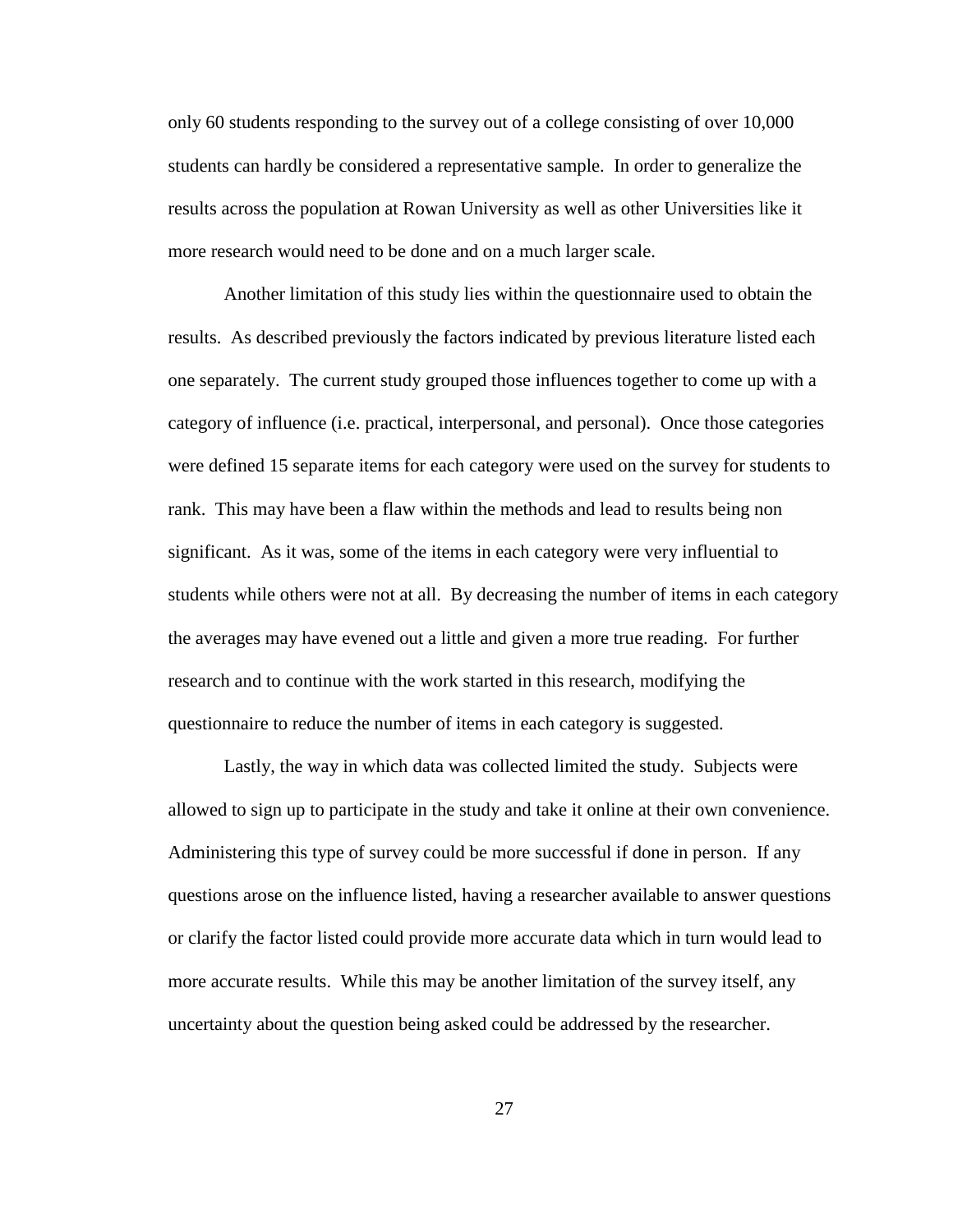Additionally, having a researcher present could increase accountability of the participants, and deter participants from choosing any response just to complete it.

# **5.3 Future Directions**

While the results of this paper did not yield the answer that was searched for, still more research needs to be conducted. As Duffy & Dik, 2009 discussed a person environment fit, it is important that students find a place in higher education that will put them in the best position for the future. A better understanding of how those factors that influence students are broken down will allow institutions to assist in that process. It would provide Universities ways of getting the information students need to find the perfect fit to them through the most effective channel.

The method of retrieving the data to is yet to be determined. Further investigation into the breakdown of these factors by gender, college, or some other measure such as ethnicity or socioeconomic status is needed to build upon the literature prior to this study and the results found by the current research.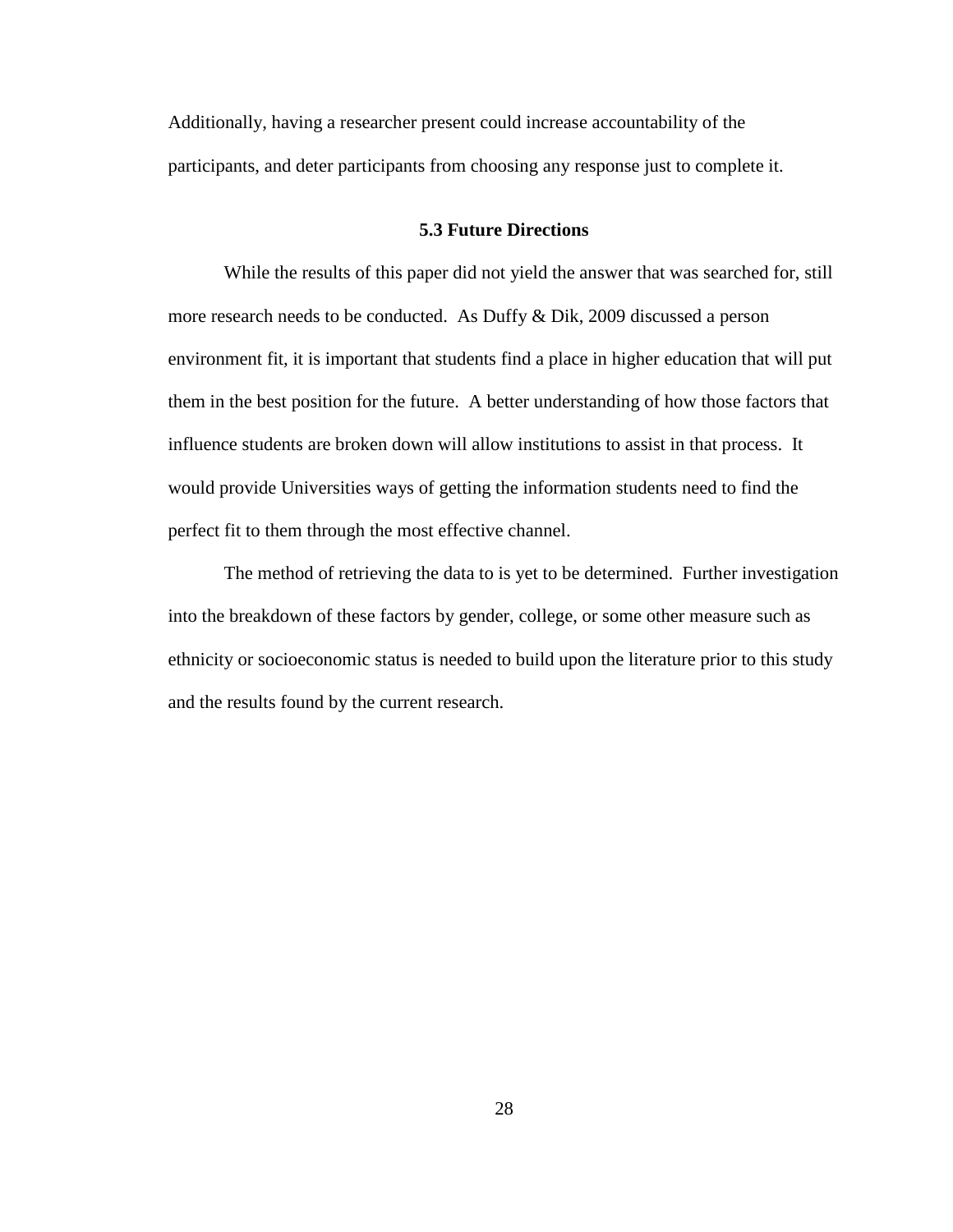## *References*

- Adams, S. H., Pryor, L.J., &Adams, S.L. (1994). Attraction and Retention of Highaptitude Students in Accounting: An exploratory longitudinal study. *Issues in Accounting Education*, *9*(1), 45-58.
- Beggs, J., Bantham, J.H.,& Taylor, S. (2008). Distinguishing the Factors Influencing College Students' Choices of Major. *College Student Journal*, *42*(2), 381-394.
- Berrios-Allen, A.C. (2005). Family Influences on College Students' Occupational Identity. *Journal of Career Assessment*, *13*(2), 233-247.
- Booth-Butterfield, M., & Sidelinger, R. (1998). The Influence of Family Communication on the College-Aged Child: Openness, Attitudes and Actions about Sex and Alcohol. *Communications Quarterly*, *46*(3), 295-308.
- Bumpus, M.F., Crouter, A.C., & McHale, S.M. (2001). Parental Autonomy Granting During Adolescence: Exploring Gender Differences in Context. *Developmental Psychology*, *37*(2), 163-173.
- Dietz, J. (2010). The Myth That College and Major Choice Decides Johnny's Future. *Student Journal* College, *44*(2), 234-249.
- DiPerna, J.C. (2004). Structural and Concurrent Validity Evidence for the Academic Competence Evaluation Scales-College Edition. *Journal of College Counseling*, *7*, 64-72.
- DiPerna, J.C. (2006). Academic Enablers and Student Achievement: Implications for Assessment and Intervention Services in the Schools. *Psychology in the Schools*, *43*(1), 7-17.
- Duffy, R.D., & Dik, B.J. (2009). Beyond the Self: External Influences in the Career Development Process. *The Career Development Quarterly*, *58*(1), 29-43.
- Falk, C.F., Dunn, E.W., & Norenzayan, A. (2010). Cultural Variation in the Expected Enjoyment for Decision Making. *Social Cognition*, *28*(5), 609-629.
- Fass, M.E., & Tubman, J.G. (2002). The Influence of Parental and Peer Attachment on College Students' Academic Achievement. *Psychology in the Schools*, *39*(5), 561- 573.
- Gati, I., Givan, M., & Osipow, S.H. (1995). Gender Differences in Career Decision Making: The Content and Structure of Preferences. *Journal of Counseling Psychology*, *42*(2), 204-216.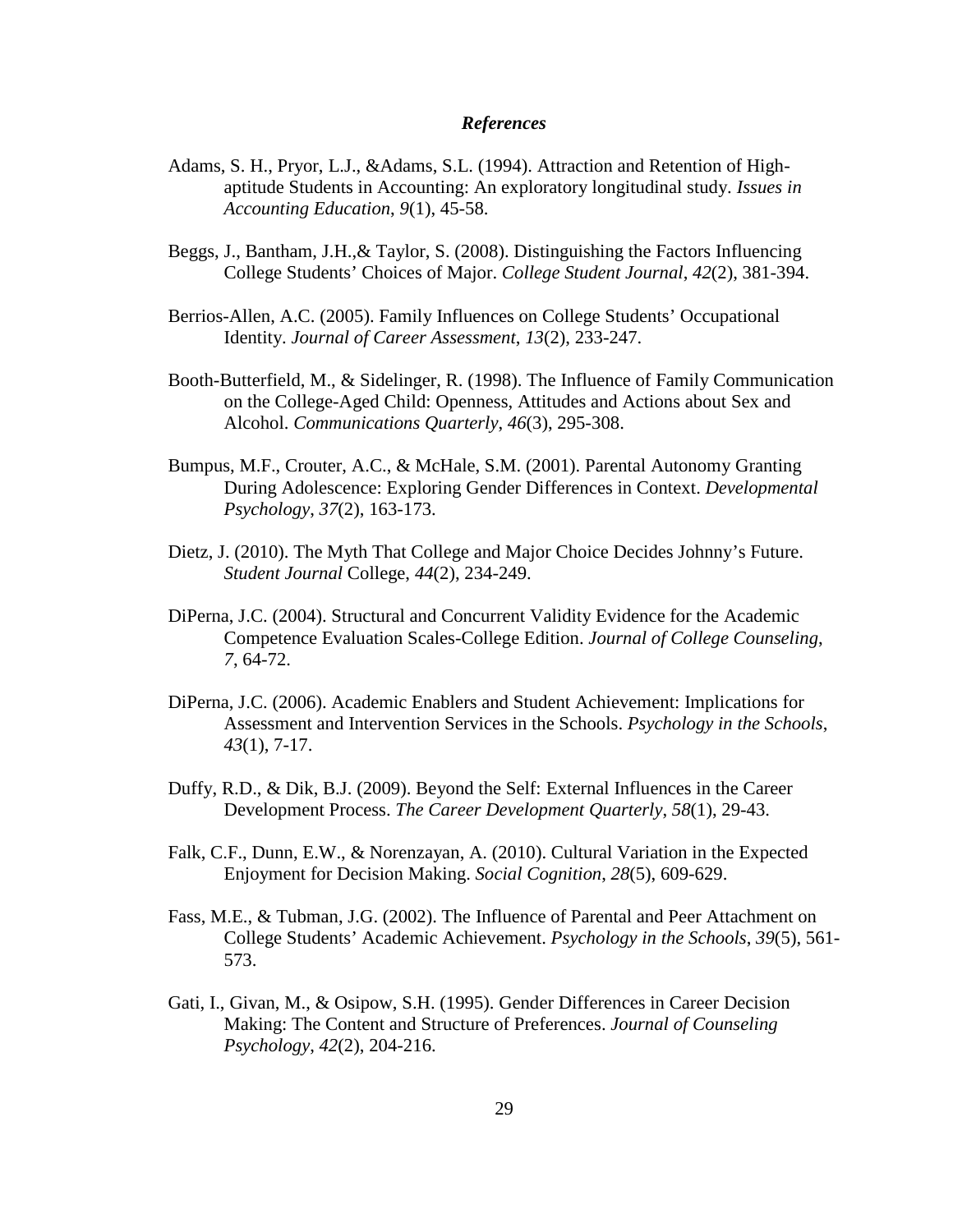- Gorsline, D., Holl, A., Pearson, J.C., & Child, J.T (2006). It's More Than Drinking, Drugs, and Sex: College Student Perceptions of Family Problems, *College Student Journal*, *40*(4), 802-807.
- Goyette, K.A., & Mullen, A.L. (2006). "Who Studies the Arts and Sciences? Social Background and the Choice Consequences of Undergraduate Field of Study. *Journal of Higher Education*, *77*(3), 280-310.
- Ma, Y. (2009). Family Socioeconomic Status, Parental Involvement, and College Major Choices-Gender, Race/Ethnic, and Nativity Patterns. *Sociological Perspectives*, *52*(2), 211-234.
- Malgwi, C.A., Howe, M.A., & Burnaby, P.A. (2005). Influences on Students' Choice of College Major. *Journal of Education for Business*, *80*(5), 275-282.
- Murtagh, N., Lopes, P.N., & Lyons, E. (2011). Decion Making in Voluntary Career Change: An Other-Than-Rational Perspective. *The Career Development Quarterly*, *59*, 249-263.
- Porter, S.R., &Umbach, P.D. (2006). College Major Choice : An Analysis of Person-Environment Fit. *Research in Higher Education*, *47*(4), 429-449.
- Pringle, C.D., Dubose, P.B., & Yankey, M.D. (2010). Personality Characteristics and Choice of Academic Major: Are Traditional Stereotypes Obsolete? *College Student Journal*, *44*(1), 131-142.
- Roska, J., & Levey, T. (2010). What Can You Do with That Degree? College Major and Occupational Status of College Graduates Over Time. *Social Forces*, *89*(2), 389- 416.
- St. John, E. (2000). Majors. *Black Issues in Higher Education*, *17*(4), 21-27.
- Xiao,Z. &Wang, D. (2009). Economic Environment and Personality: How Do They Influence Investments Decisions and Regret? *Social Behavior and Personality*, *37*(10), 1297-1304.
- Yazici, S., & Yazici, A. (2010). Students' Choice of College Major and their Perceived Fairness of the Procedure: Evidence from Turkey. *Educational Research and Evalutation*, *16*(4), 371-382.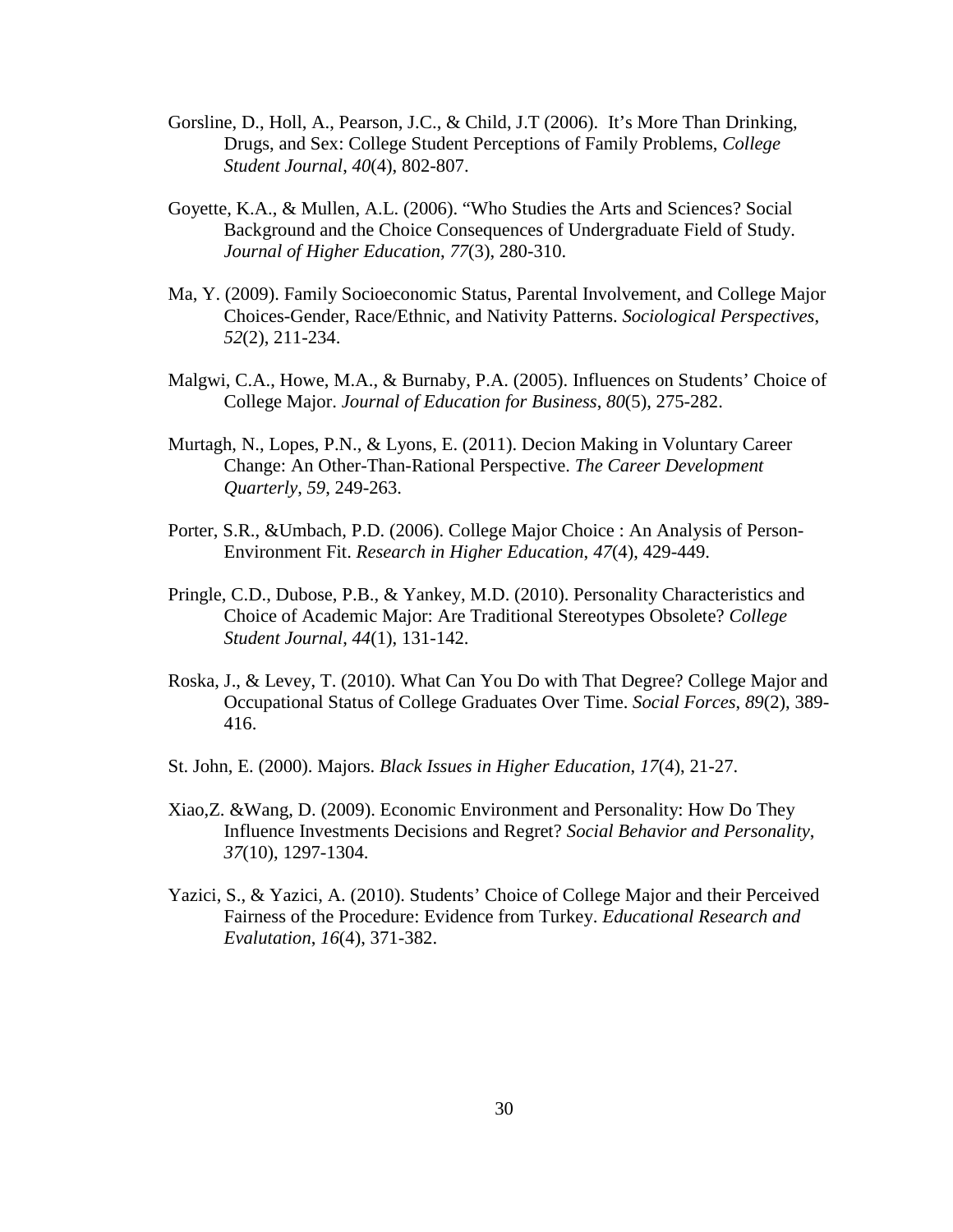# **Appendix A**

This survey is being used to research the factors involved in choice of major for a Master's thesis. It will take approximately 20-25 minutes to complete. Participation in the survey is voluntary, consent will be assumed if the questions are answered. You do not need to respond to all questions. Class standing will not be affected in any way based on participation. All information will be kept anonymous and confidential. Your participation is greatly appreciated. Thank you. Researcher - Jill Edmonds – [edmond56@students.rowan.edu](mailto:edmond56@students.rowan.edu)

Faculty Sponsor - Dr. Roberta Dihoff – [dihoff@rowan.edu](mailto:dihoff@rowan.edu)

# *Demographics*

| 1) Age $\qquad$                                                                         |   |                          |                                           |        |
|-----------------------------------------------------------------------------------------|---|--------------------------|-------------------------------------------|--------|
| 2) Gender: M                                                                            | F |                          |                                           |        |
| 3) Ethnicity: (circle one)<br>Caucasian African American<br>Other/Prefer not to Answer  |   |                          | Latino/Hispanic                           | Asian  |
| 4) College Major or Anticipated Major                                                   |   |                          |                                           |        |
| 5) Year in School: (circle one)<br>Freshman                                             |   | Sophomore                | Junior                                    | Senior |
| 1) Growing up were your parents: (circle one)<br>Married                                |   | <b>Family Background</b> | Divorced Separated Other (please explain) |        |
| 2) What was the highest education level achieved by your parents?<br>Mother-<br>Father- |   |                          |                                           |        |

3) Did they attend either a college or professional trade school? If so what did they study?

Mother-Father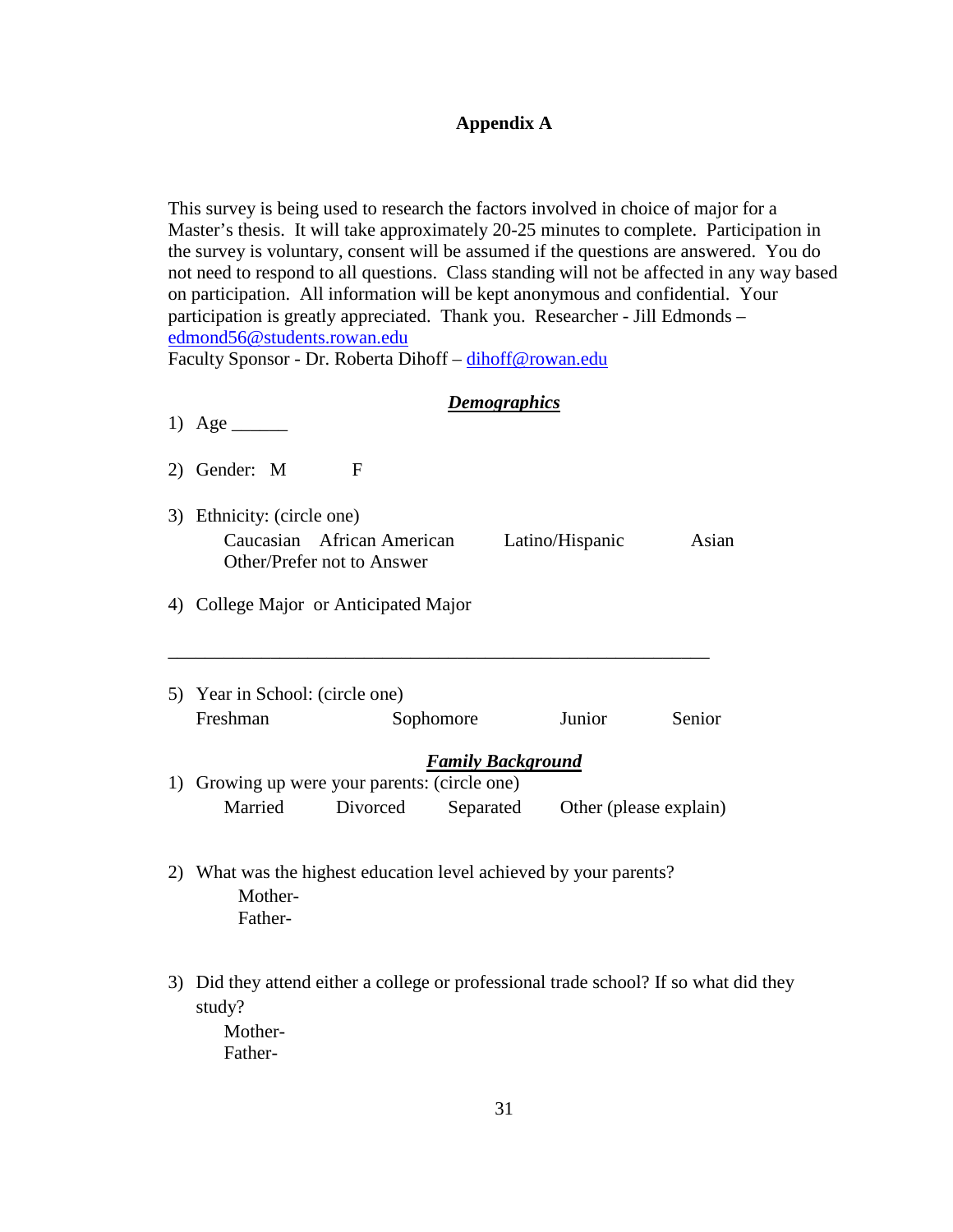4) What is your parent's occupation? Mother-<br>
Father-

# *Major Influences*

1) Please rank the following factors that affected (or will affect) your choice of college major from *1* being *extremely influential*, to *4* being *not at all influential*

Cost of School

| ------------ |  |  |
|--------------|--|--|
|              |  |  |
|              |  |  |

Availability of major at your school

Parental Influence (eg. Your parents wanted you to choose that major)

# Career Counseling in High School

Role Model

| TTOTO TITOGOT |  |  |
|---------------|--|--|
|               |  |  |

# Job Market (e.g. can you find a job after graduation)

# Your religious beliefs

# A teacher inspired you

# Life Experiences (eg. You want to be a doctor, because a doctor saved someone in your

family)

| --------- |  |
|-----------|--|
|           |  |
|           |  |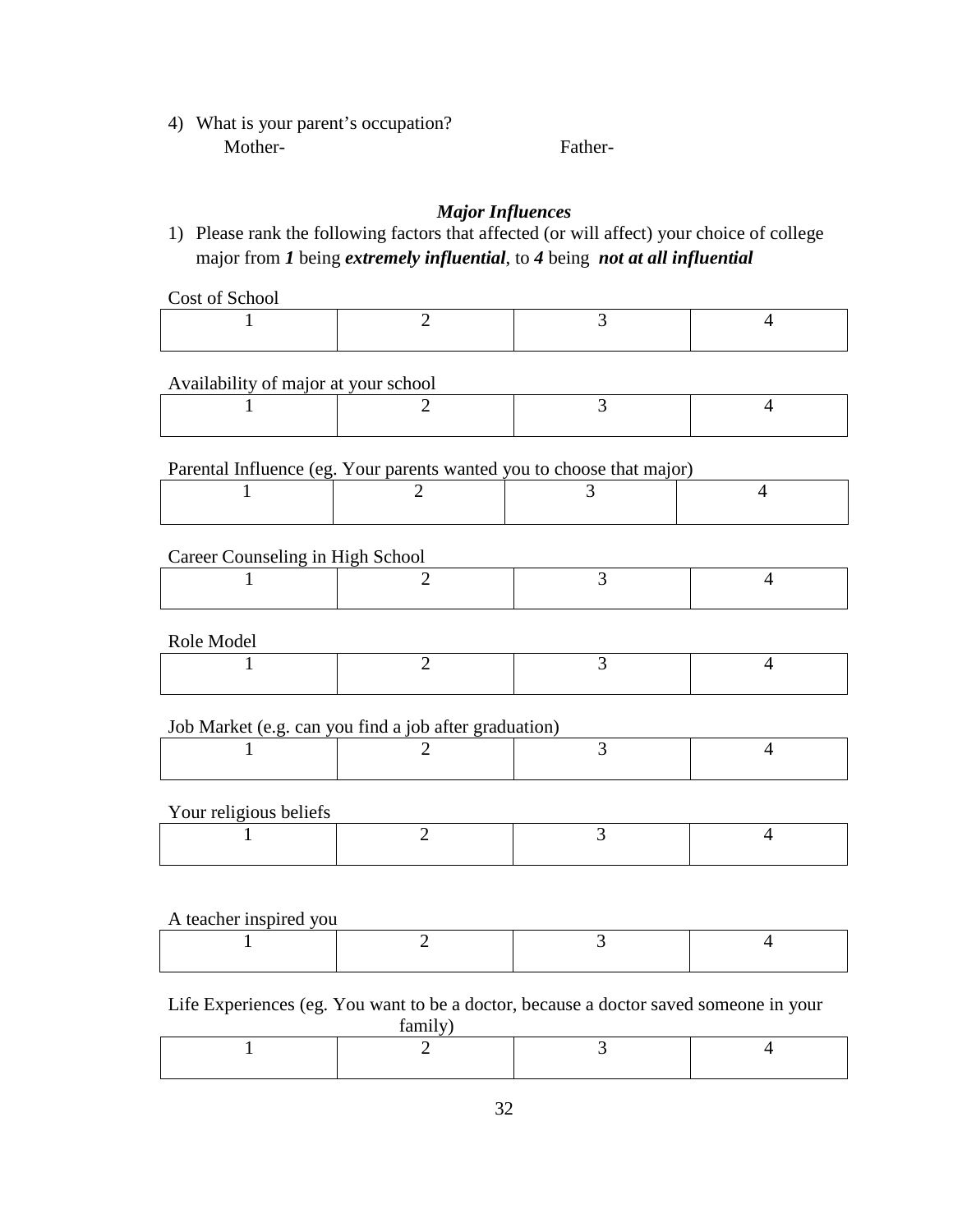## Starting Salary after graduation

# Interest in the subject matter

Length of Schooling (eg. your major would require additional schooling like a masters

| degree |
|--------|
|--------|

# Current Economy

# Prove to your parents you can do it

# You like to be challenged

# Ease of Changing Majors

| ---- |  |
|------|--|
|      |  |
|      |  |

# Family members other than your parents

# You think you will be good at it

A Coach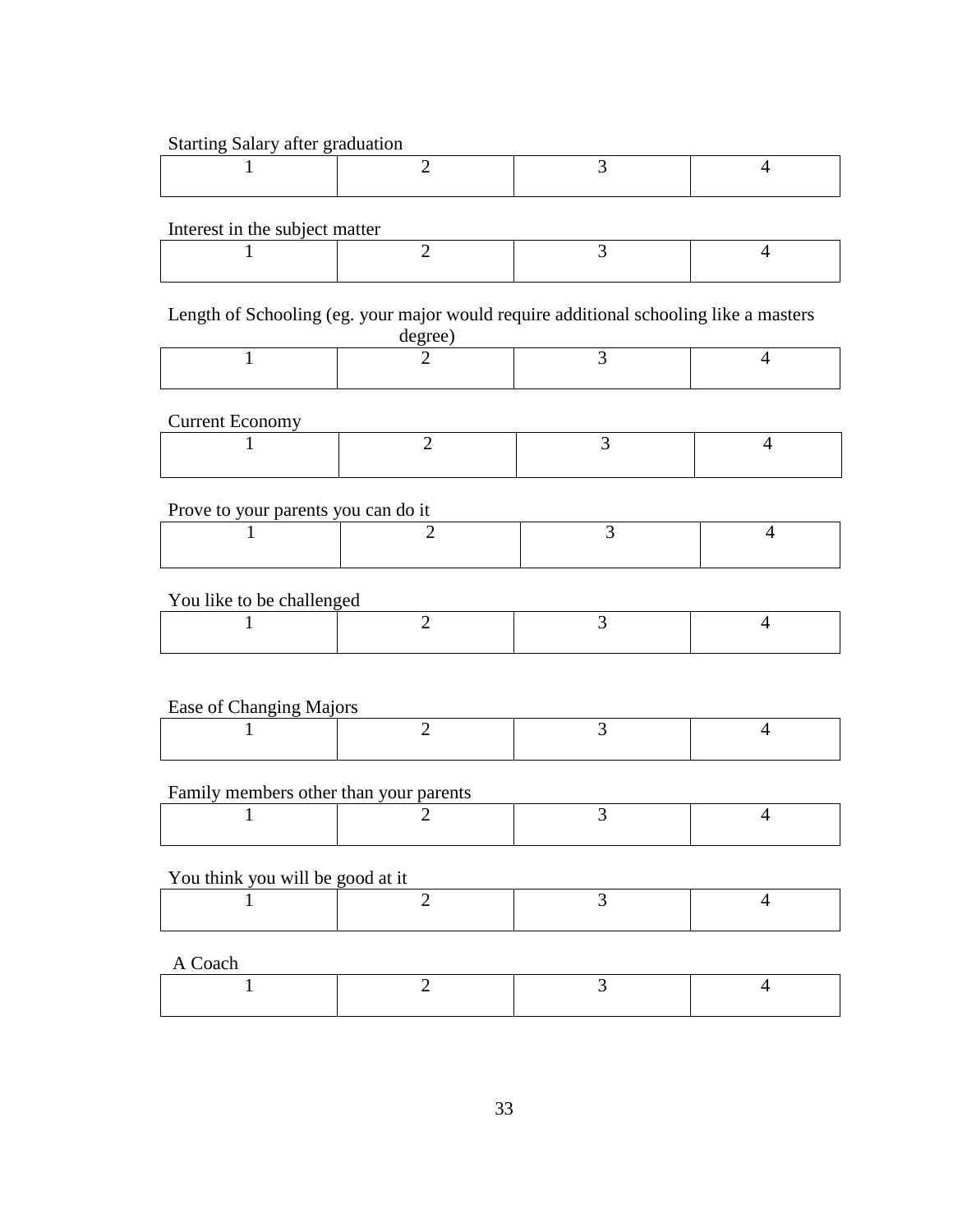## Opportunities for hands on training

# Reputation of your program and the faculty

# Aptitude in the subject

# You want to follow in your parents footsteps

# You don't want to do the same thing as your parents

# You believe it's what you are meant to do

# You are motivated by learning

# You like to work with people who are like you

# You like to work with people who are different from you

# Friends

| A AAVAAWA |  |  |
|-----------|--|--|
|           |  |  |
|           |  |  |

# A Mentor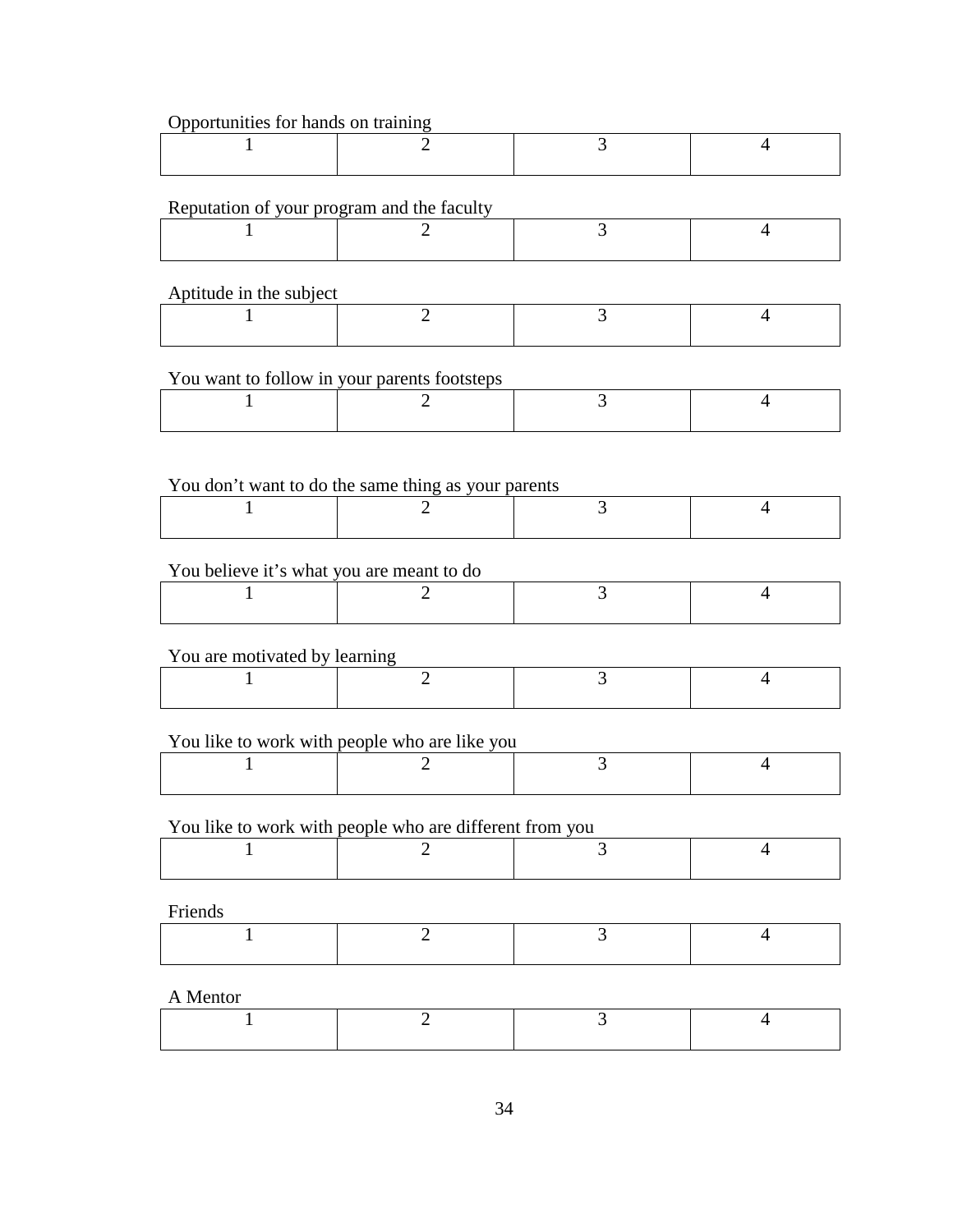Scholarship

## Fascination with the field of study

# Your political beliefs

| Tour political octions |  |  |
|------------------------|--|--|
|                        |  |  |
|                        |  |  |

## Siblings

| ----- |  |  |
|-------|--|--|
|       |  |  |
|       |  |  |

## Career prestige

## Classmates

# The kind of work it will enable you to do (eg. you want to help people)

# Career earning potential

# Flexibility in career paths

# Parental encouragement

# Not wanting to hate your job when you graduate